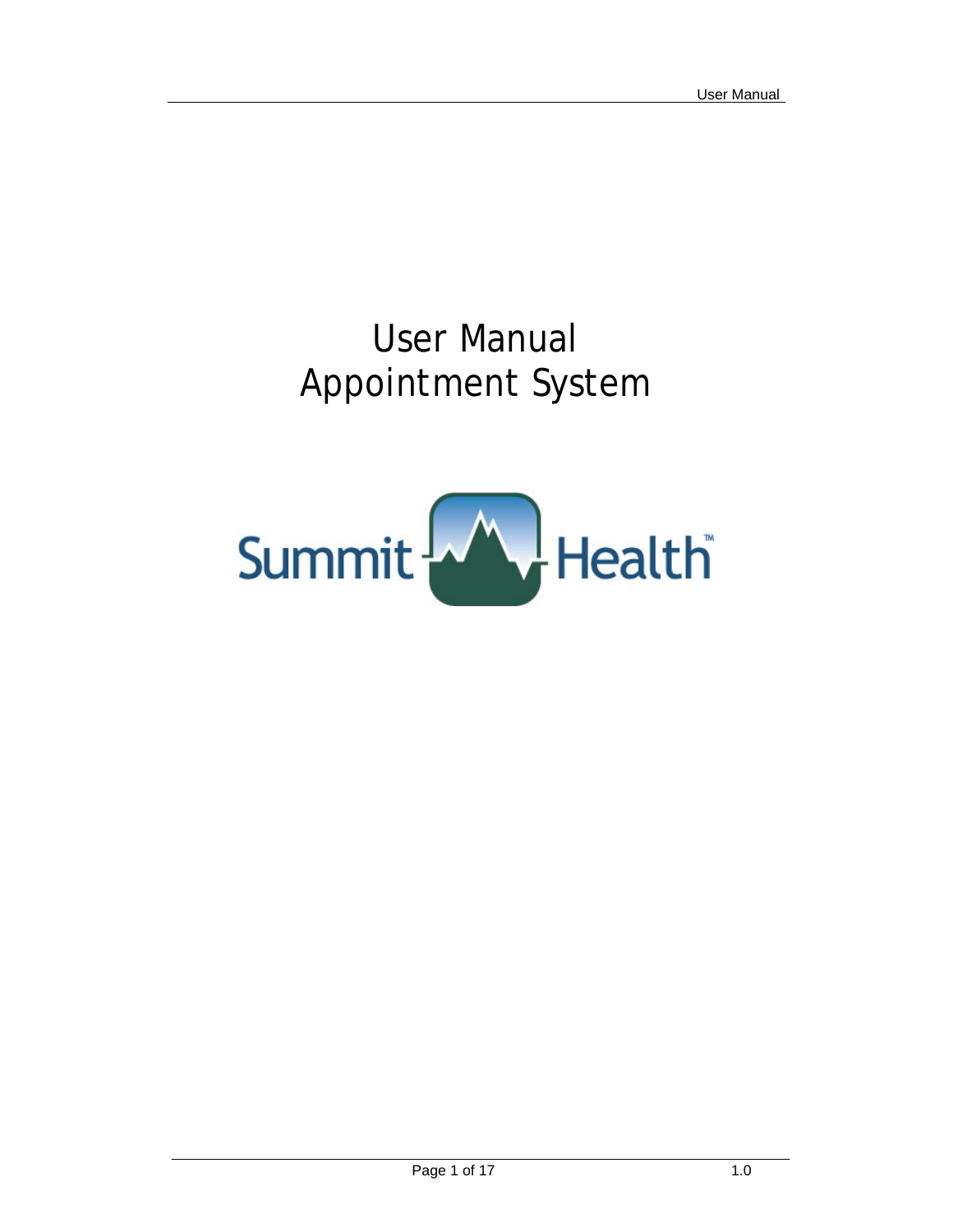# TABLE OF CONTENTS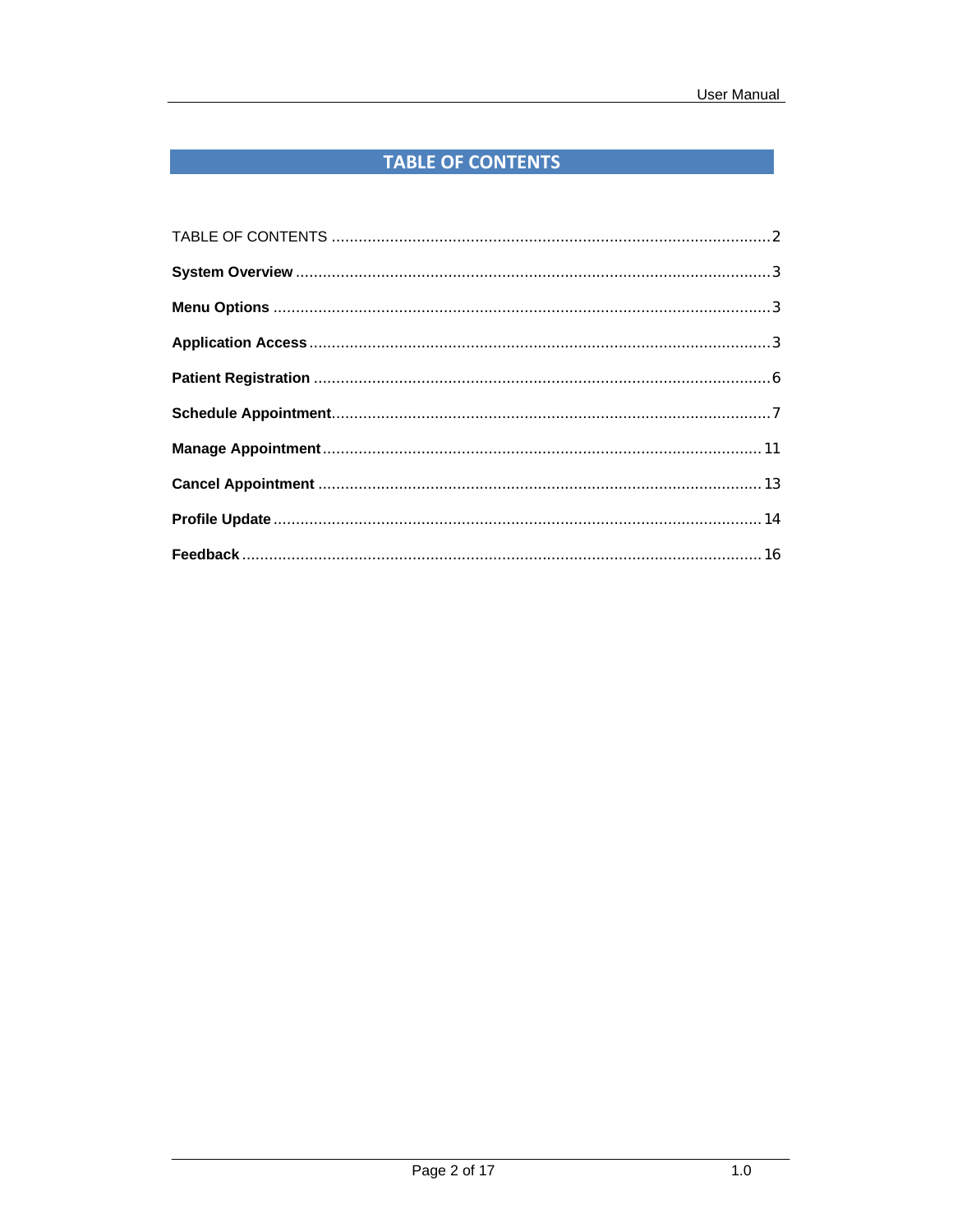## **System Overview**

The Appointment System enables the User to perform the following functions:

- ¾ New Patient Registration
- ¾ Retrieve User Name
- ¾ Retrieve Password
- ¾ Schedule Appointment
- ¾ Manage Appointment
- ¾ Cancel Appointment
- ¾ Profile Update
- $\triangleright$  Feedback

### **Menu Options**

- ¾ Schedule Appointment
- ¾ Manage Appointment
- ¾ Profile Update
- $\triangleright$  Feedback

#### **Application Access**

1. Open the browser and enter the URL:

#### *URL to Application*

- 2. Press *Enter* or click *Go*
- 3. The login page of the application appears as in Figure 1.1 Login Screen

| Welcome to the automated appointment system                                                                                                                                                                                                                                                                                                                                                                 |
|-------------------------------------------------------------------------------------------------------------------------------------------------------------------------------------------------------------------------------------------------------------------------------------------------------------------------------------------------------------------------------------------------------------|
| Please select your option.                                                                                                                                                                                                                                                                                                                                                                                  |
| ◯ I am a new User (Sign-up to see results online through secure portal)                                                                                                                                                                                                                                                                                                                                     |
| O I am a returning User (I am registered and/or have an appointment)                                                                                                                                                                                                                                                                                                                                        |
|                                                                                                                                                                                                                                                                                                                                                                                                             |
|                                                                                                                                                                                                                                                                                                                                                                                                             |
| <b>Summit Health's Vision Statement</b>                                                                                                                                                                                                                                                                                                                                                                     |
| Reduced healthcare costs and increased productivity for individuals and businesses through better health management.                                                                                                                                                                                                                                                                                        |
| <b>Summit Health's Mission Statement</b>                                                                                                                                                                                                                                                                                                                                                                    |
| Bummit Health is dedicated to providing convenient, economical, and high quality health and diagnostic services to employer groups and consumers nationwide through mobile<br>health screenings. A strong commitment to customer satisfaction with an emphasis on "quality of care" allows us to provide excellent services, positively influence health lifestyle<br>choices, and lower health care costs. |
| Click Here to go to the Summit Health Web site                                                                                                                                                                                                                                                                                                                                                              |
| About Summit Health   Contact Summit Health   Privacy                                                                                                                                                                                                                                                                                                                                                       |
| "This system is restricted to only authorized users and Summit Health approved business"<br>2010 Summit Health                                                                                                                                                                                                                                                                                              |

Figure 1.1: Login Screen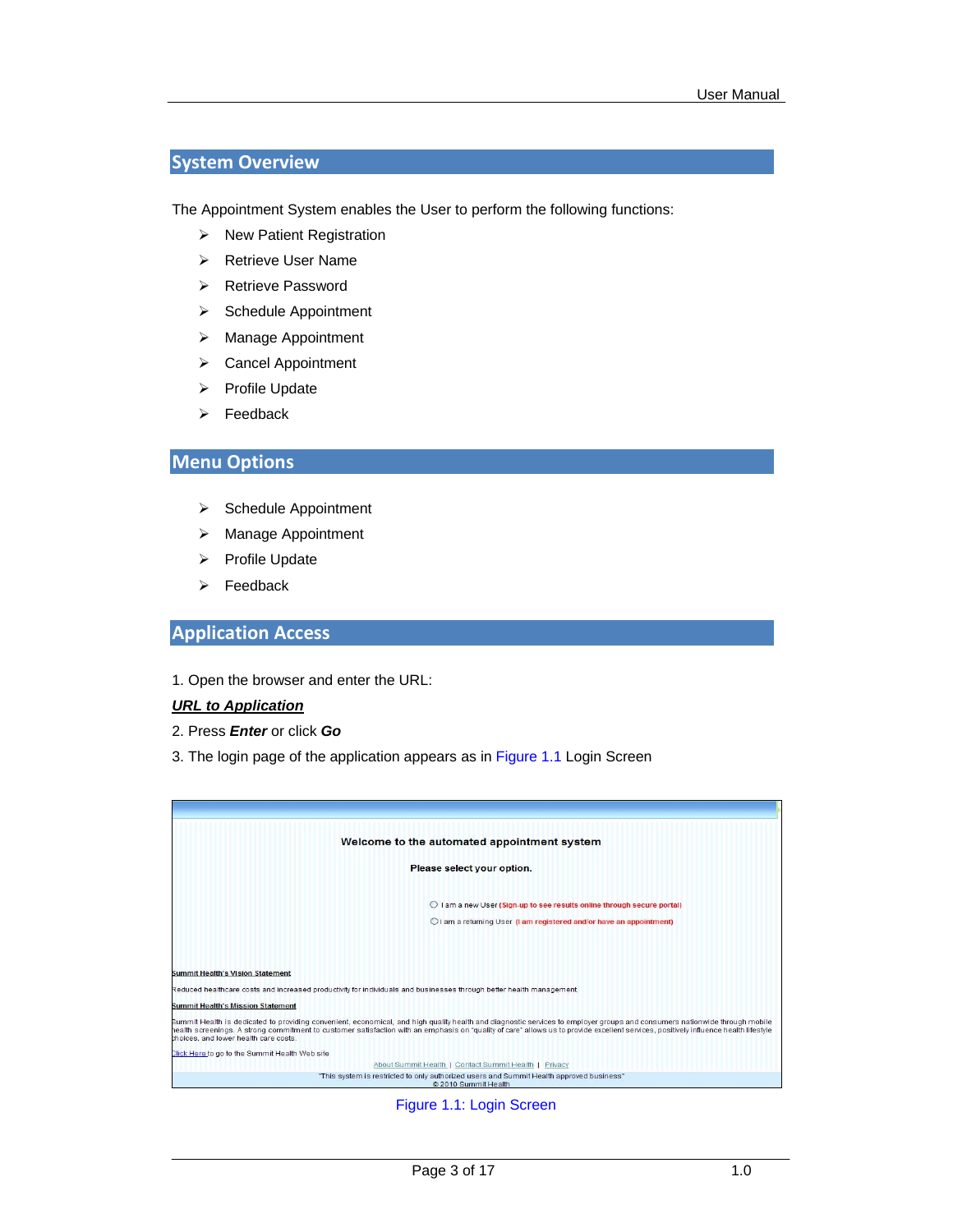- 4. Login
	- ¾ Click on *I am a Returning User* Radio button
	- ¾ Enter the User Name in the *User Name* textbox
	- ¾ Enter the Password in the *Password* textbox
	- ¾ Click *SIGN IN*
- 5. Logout
	- ¾ Click the *Sign Out* link on the top right hand corner of the browser (when logged in)
- 6. Forgot Password
	- ¾ Click on the *Forgot Password* link
	- ¾ Screen as in Figure 1.2 *Forgot Password* appears
	- ¾ Click on *YES* button if the user is registered with an *Email ID*
	- ¾ Click on *NO* or *Don't Know* button if the user is not registered with an Email ID. Figure 1.4
	- ¾ When the user hit on *YES* button, this will ask the user to enter the *User Name* and *Email ID*.
	- ¾ Screen as in Figure 1.3 *Send Password* appears.
	- ¾ Click *Send Password.*
	- ¾ A message *Your Password has been sent to your Email ID.* is displayed to confirm that the password has been emailed to the user's email id
	- ¾ Click on *Cancel* to go back to login page and login with user name and password

| <b>Health</b><br>Summit                                                                                          |           |                   |  |  |  |  |  |
|------------------------------------------------------------------------------------------------------------------|-----------|-------------------|--|--|--|--|--|
|                                                                                                                  |           |                   |  |  |  |  |  |
| <b>Forgot Password</b>                                                                                           |           |                   |  |  |  |  |  |
| Fields marked with * are mandatory<br>Have you registered with an Email ID?                                      |           |                   |  |  |  |  |  |
| <b>YES</b>                                                                                                       | <b>NO</b> | <b>DON'T KNOW</b> |  |  |  |  |  |
| "This system is restricted to only authorized users and Summit Health approved business"<br>© 2010 Summit Health |           |                   |  |  |  |  |  |

Figure 1.2 Forgot Password

| Health<br>Summit -                 |                                                                                                                  |
|------------------------------------|------------------------------------------------------------------------------------------------------------------|
|                                    |                                                                                                                  |
|                                    | <b>Forgot Password</b>                                                                                           |
| Fields marked with * are mandatory |                                                                                                                  |
| User Name*<br>Email ID*            |                                                                                                                  |
|                                    | SEND PASSWORD<br>CANCEL                                                                                          |
|                                    | "This system is restricted to only authorized users and Summit Health approved business"<br>@ 2010 Summit Health |

Figure 1.3 Send Password when user hit *YES* button on Figure 1.2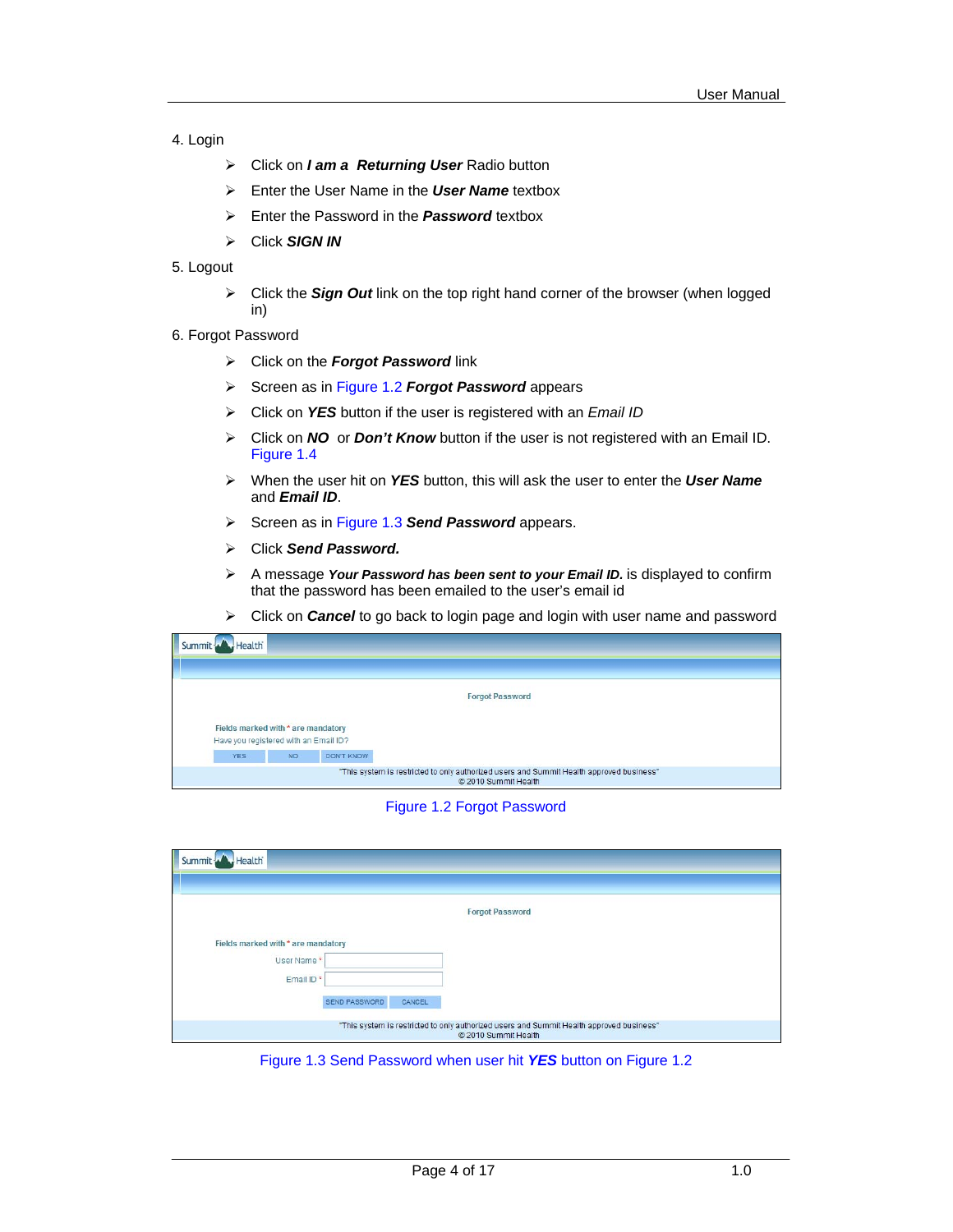| Summit Health                      |                                                                                                                  |
|------------------------------------|------------------------------------------------------------------------------------------------------------------|
|                                    |                                                                                                                  |
|                                    | <b>Forgot Password</b>                                                                                           |
| Fields marked with * are mandatory |                                                                                                                  |
| First Name*                        |                                                                                                                  |
| Last Name*                         |                                                                                                                  |
| User Name*                         |                                                                                                                  |
| Security question *                |                                                                                                                  |
| Answer*                            |                                                                                                                  |
|                                    | CREATE PASSWORD<br><b>BACK</b>                                                                                   |
|                                    | "This system is restricted to only authorized users and Summit Health approved business"<br>@ 2010 Summit Health |

Figure 1.4 Send Password when user hit *NO* or *Don't Know* button on Figure 1.2

- $\triangleright$  When the user selects the No or Don't Know option in the Forgot Password screen, they will get the option to enter the First Name, Last Name, User Name, Security Question and Answer.
- ¾ Click on *Create Password* button. This will create a password and a mail will be sent to the user.
- ¾ Click on *Back* button to go back to the login page.

#### 7. Forgot User Name

- ¾ Click on *Forgot Username* link
- ¾ Screen as in Figure 1.5 *Forgot UserName* appears

| Summit Health                                                                                                                                |                          |  |  |  |
|----------------------------------------------------------------------------------------------------------------------------------------------|--------------------------|--|--|--|
|                                                                                                                                              | <b>Forgot UserName</b>   |  |  |  |
| Fields marked with * are mandatory<br>An email address is highly recommended, Without an email address you will not receive a reminder email |                          |  |  |  |
| First Name*                                                                                                                                  |                          |  |  |  |
| Last Name*                                                                                                                                   |                          |  |  |  |
| Middle Initial                                                                                                                               |                          |  |  |  |
| Email ID*                                                                                                                                    |                          |  |  |  |
| Security question *                                                                                                                          |                          |  |  |  |
| Answer*                                                                                                                                      |                          |  |  |  |
|                                                                                                                                              | SEND USER NAME<br>CANCEL |  |  |  |
| "This system is restricted to only authorized users and Summit Health approved business"<br>@ 2010 Summit Health                             |                          |  |  |  |

#### Figure 1.5 Forgot User Name

- ¾ Fill in the details like First Name, Last Name, Middle Initial, Email ID, Security Question and Answer. Fill in all the mandatory fields marked with asterisk(\*)
- ¾ Click on *Send User Name* button. This will mail the User Name to the user in their mail ID.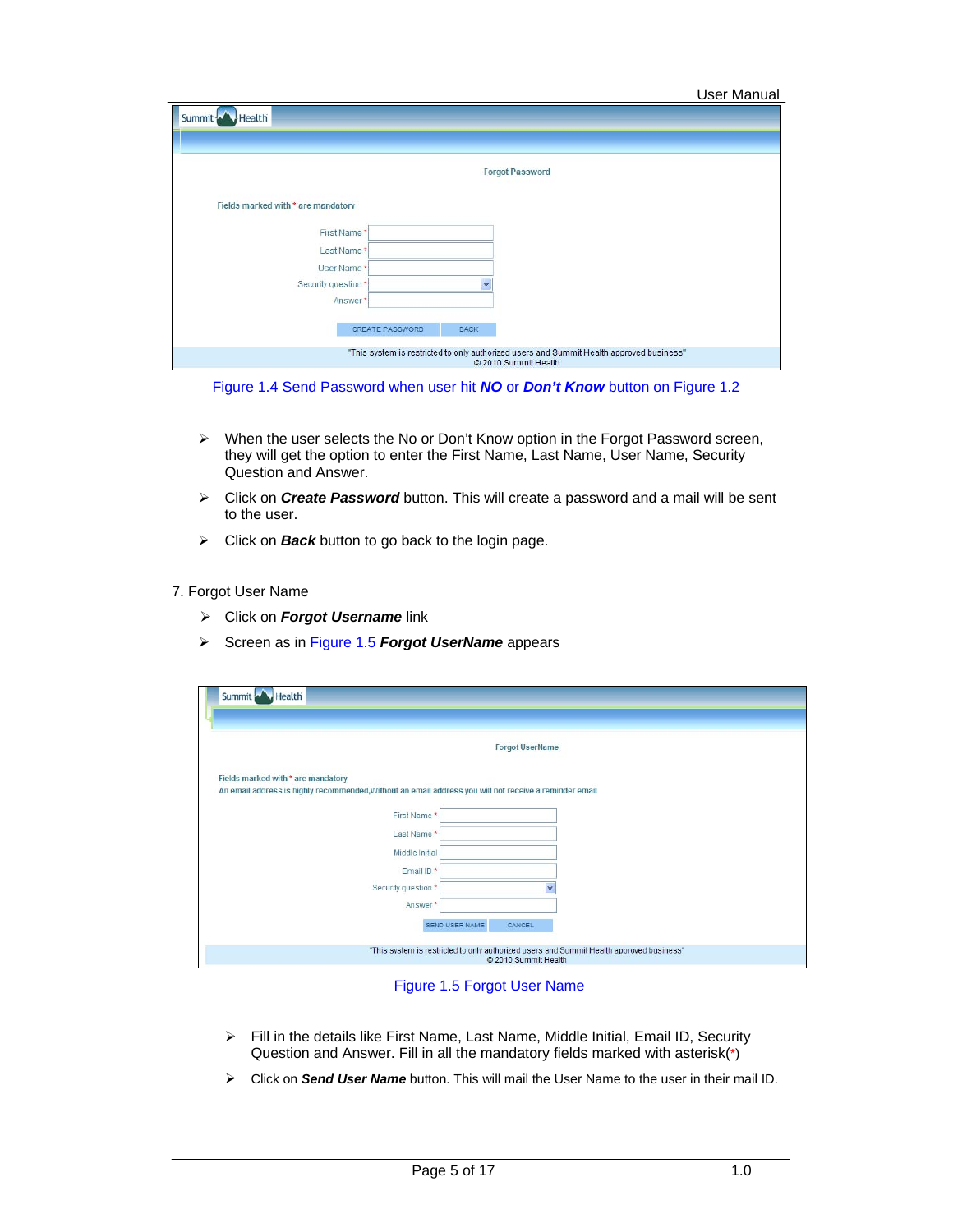## **Patient Registration**

- 1. Click *I am a new User* radio button on the login screen.
- 2. This will open the *Patient Registration Contact Information* as shown in Figure 2.1

| ⊠                                          |                                                                                                                                                                                                                           |  |  |  |  |  |  |  |
|--------------------------------------------|---------------------------------------------------------------------------------------------------------------------------------------------------------------------------------------------------------------------------|--|--|--|--|--|--|--|
|                                            |                                                                                                                                                                                                                           |  |  |  |  |  |  |  |
|                                            |                                                                                                                                                                                                                           |  |  |  |  |  |  |  |
| Patient Registration - Contact Information |                                                                                                                                                                                                                           |  |  |  |  |  |  |  |
| Fields marked with * are mandatory         | Please provide the following information and click Register to continue<br>Note : Creation of Username and Password will assist you in scheduling appointment, managing your appointment and to view your results online. |  |  |  |  |  |  |  |
| Company Name Rajesh CLIENT                 | User Name*<br><b>Check Availability</b>                                                                                                                                                                                   |  |  |  |  |  |  |  |
| First Name*                                | Password *                                                                                                                                                                                                                |  |  |  |  |  |  |  |
| M                                          | Confirm Password*                                                                                                                                                                                                         |  |  |  |  |  |  |  |
| Last Name*                                 | Do you want to register your spouse?<br>$\Box$                                                                                                                                                                            |  |  |  |  |  |  |  |
| Gender                                     | ×.                                                                                                                                                                                                                        |  |  |  |  |  |  |  |
| Email Address                              |                                                                                                                                                                                                                           |  |  |  |  |  |  |  |
| Confirm Email                              |                                                                                                                                                                                                                           |  |  |  |  |  |  |  |
| Address<br>Phone                           |                                                                                                                                                                                                                           |  |  |  |  |  |  |  |
|                                            | Ext                                                                                                                                                                                                                       |  |  |  |  |  |  |  |
|                                            |                                                                                                                                                                                                                           |  |  |  |  |  |  |  |
|                                            |                                                                                                                                                                                                                           |  |  |  |  |  |  |  |
|                                            | <b>REGISTER</b><br><b>BACK</b>                                                                                                                                                                                            |  |  |  |  |  |  |  |
|                                            |                                                                                                                                                                                                                           |  |  |  |  |  |  |  |
|                                            |                                                                                                                                                                                                                           |  |  |  |  |  |  |  |
|                                            | "This system is restricted to only authorized users and Summit Health approved business"<br>2010 Summit Health                                                                                                            |  |  |  |  |  |  |  |
|                                            |                                                                                                                                                                                                                           |  |  |  |  |  |  |  |

Figure 2.1 Patient Registration

- 3. Fill in the details in the fields marked with asterisk.
- 4. For the Email Address and Confirm Email Address, patient can't copy and paste the content either way.
- 5. If the user wishes to register for spouse, then he needs to click on *Do you want to register your spouse* check box as shown in Figure 2.2. Feature to get the option for registering for spouse is set in PM level.

| Patient Registration - Contact Information                                                                                                                                                                                                                      |   |                                           |              |                    |
|-----------------------------------------------------------------------------------------------------------------------------------------------------------------------------------------------------------------------------------------------------------------|---|-------------------------------------------|--------------|--------------------|
| Please provide the following information and click Register to continue<br>Fields marked with * are mandatory<br>Note : Creation of Username and Password will assist you in scheduling appointment, managing your appointment and to view your results online. |   |                                           |              |                    |
| Company Name Rajesh Inc.                                                                                                                                                                                                                                        |   | Sex <sup>*</sup>                          | $\checkmark$ |                    |
| First Name*                                                                                                                                                                                                                                                     |   | SSN                                       |              |                    |
| MI                                                                                                                                                                                                                                                              |   | Employee ID                               |              |                    |
| Last Name*                                                                                                                                                                                                                                                      |   | Member ID                                 |              |                    |
| m<br>Date Of Birth                                                                                                                                                                                                                                              |   | $\rightarrow$<br>Phone <sup>(</sup>       |              |                    |
| Email Address                                                                                                                                                                                                                                                   |   | User Name*                                |              | Check Availability |
| Confirm Email Address                                                                                                                                                                                                                                           |   | Password*                                 |              |                    |
|                                                                                                                                                                                                                                                                 |   | Confirm Password*                         |              |                    |
|                                                                                                                                                                                                                                                                 |   | Do you want to register your spouse?      |              |                    |
| <b>Spouse Information</b>                                                                                                                                                                                                                                       |   | Do you want to view your results online ? |              |                    |
| First Name*                                                                                                                                                                                                                                                     |   | Sex <sup>*</sup>                          | $\checkmark$ |                    |
| M                                                                                                                                                                                                                                                               |   | SSN                                       |              |                    |
|                                                                                                                                                                                                                                                                 |   |                                           |              |                    |
| Last Name*                                                                                                                                                                                                                                                      |   | Employee ID                               |              |                    |
| Date Of Birth                                                                                                                                                                                                                                                   | m | Member ID                                 |              |                    |
| Email Address                                                                                                                                                                                                                                                   |   | Phone (<br>$\rightarrow$                  |              |                    |

Figure 2.2 Spouse Registration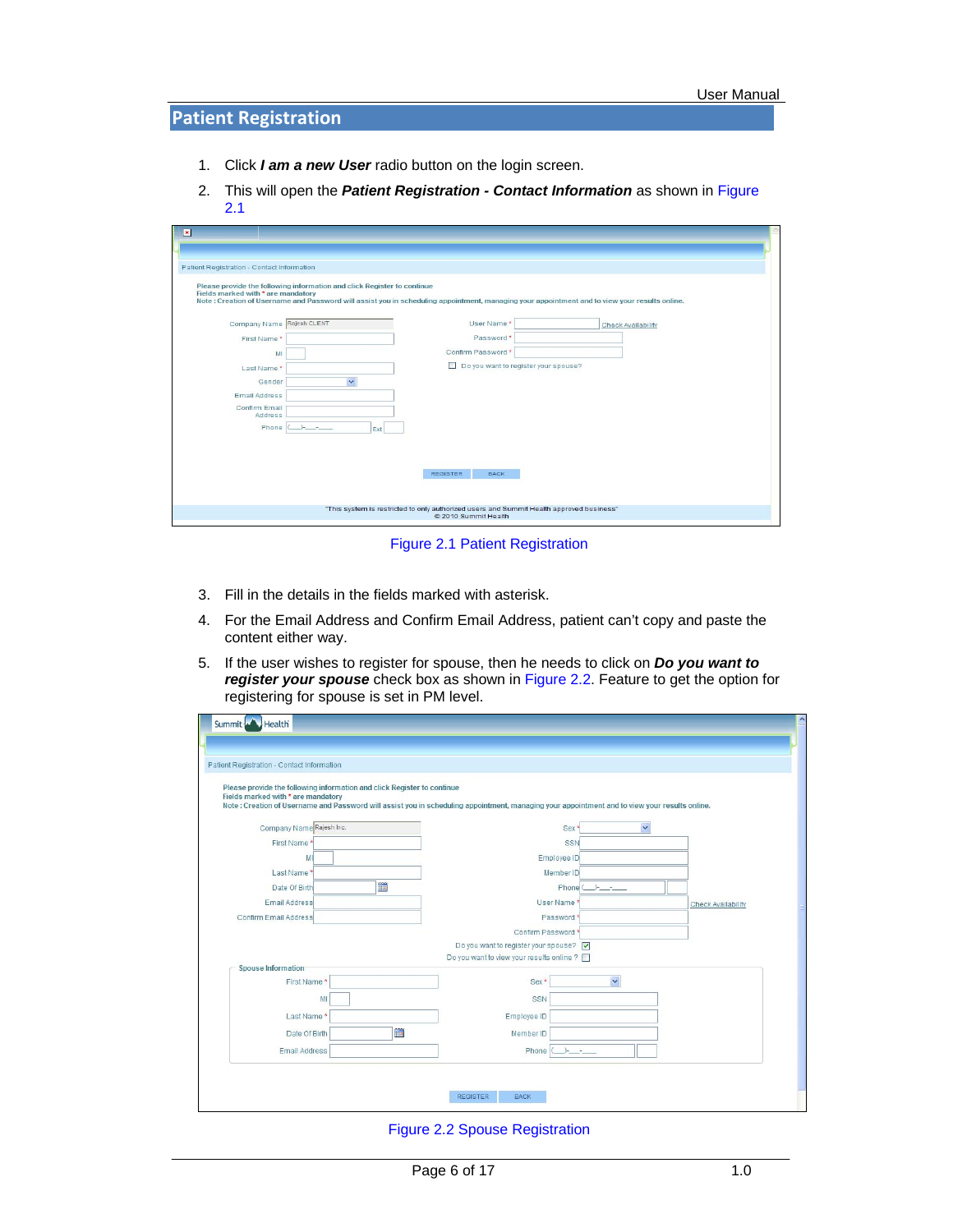6. Click on *Register* button to get registered. This will take the user to **Manage Credential Screen** where the user will give the Security Question and Answer as seen in Figure 2.3

| <b>MANAGE CREDENTIALS</b>                                                                                        |
|------------------------------------------------------------------------------------------------------------------|
| <b>Security Question</b><br>$\ddotmark$<br>Security Answer <sup>*</sup><br>UPDATE SECURITY QUESTION INFORMATION  |
| Fields marked with * are mandatory                                                                               |
|                                                                                                                  |
| "This system is restricted to only authorized users and Summit Health approved business"<br>@ 2010 Summit Health |

Figure 2.3 Manage Credentials

7. Select the Security Question and answer and click on Update Security Question Information. This will take the user to Schedule Appointment Page.

## **Schedule Appointment**

1. After successful login the user will get the Schedule Appointment page as shown in Figure 3.1

| Appointment $\blacktriangledown$<br>My Profile<br>Feedback             |       |                                    |                               |  |  |  |  |
|------------------------------------------------------------------------|-------|------------------------------------|-------------------------------|--|--|--|--|
| Appointment >> Schedule Appointment                                    |       |                                    |                               |  |  |  |  |
| Fields marked with * are mandatory                                     |       |                                    |                               |  |  |  |  |
| Below are the steps to Schedule a Clinic                               |       |                                    |                               |  |  |  |  |
| Step 1 - Select Site                                                   |       |                                    |                               |  |  |  |  |
| a. Please Select the State.                                            |       |                                    |                               |  |  |  |  |
| b. Please Select the City.                                             |       |                                    |                               |  |  |  |  |
| c. Please Select the Site                                              |       |                                    |                               |  |  |  |  |
| <b>Step 2 - Select Clinic</b>                                          |       |                                    |                               |  |  |  |  |
| a. Select the Clinic (Multiple Clinics may be available at each site.) |       |                                    |                               |  |  |  |  |
| Step 3 - Select the action you want to perform                         |       |                                    |                               |  |  |  |  |
| a. To Schedule Appointment - Click on " Schedule Appointment " button. |       |                                    |                               |  |  |  |  |
| b. View/Change Appointment - Click on " Manage Appointment " button.   |       |                                    |                               |  |  |  |  |
| c. View MAP of Site - Click on " Show Site Map " button.               |       |                                    |                               |  |  |  |  |
| <b>Select Site</b>                                                     |       |                                    |                               |  |  |  |  |
| Client Name* Rajesh CLIENT                                             |       | Y<br>State* Michigan               |                               |  |  |  |  |
| Program* Immunizations                                                 |       | City* Southfield<br>×              |                               |  |  |  |  |
|                                                                        | Site* |                                    |                               |  |  |  |  |
| <b>Select the Clinic</b>                                               |       |                                    |                               |  |  |  |  |
| <b>Action</b>                                                          |       |                                    |                               |  |  |  |  |
| <b>CLICK TO SCHEDULE APPOINTMENT</b>                                   |       | <b>CLICK TO MANAGE APPOINTMENT</b> | <b>CLICK TO SHOW SITE MAP</b> |  |  |  |  |
|                                                                        |       |                                    |                               |  |  |  |  |
| © 2010 Summit Health                                                   |       |                                    |                               |  |  |  |  |

Figure 3.1 Schedule Appointment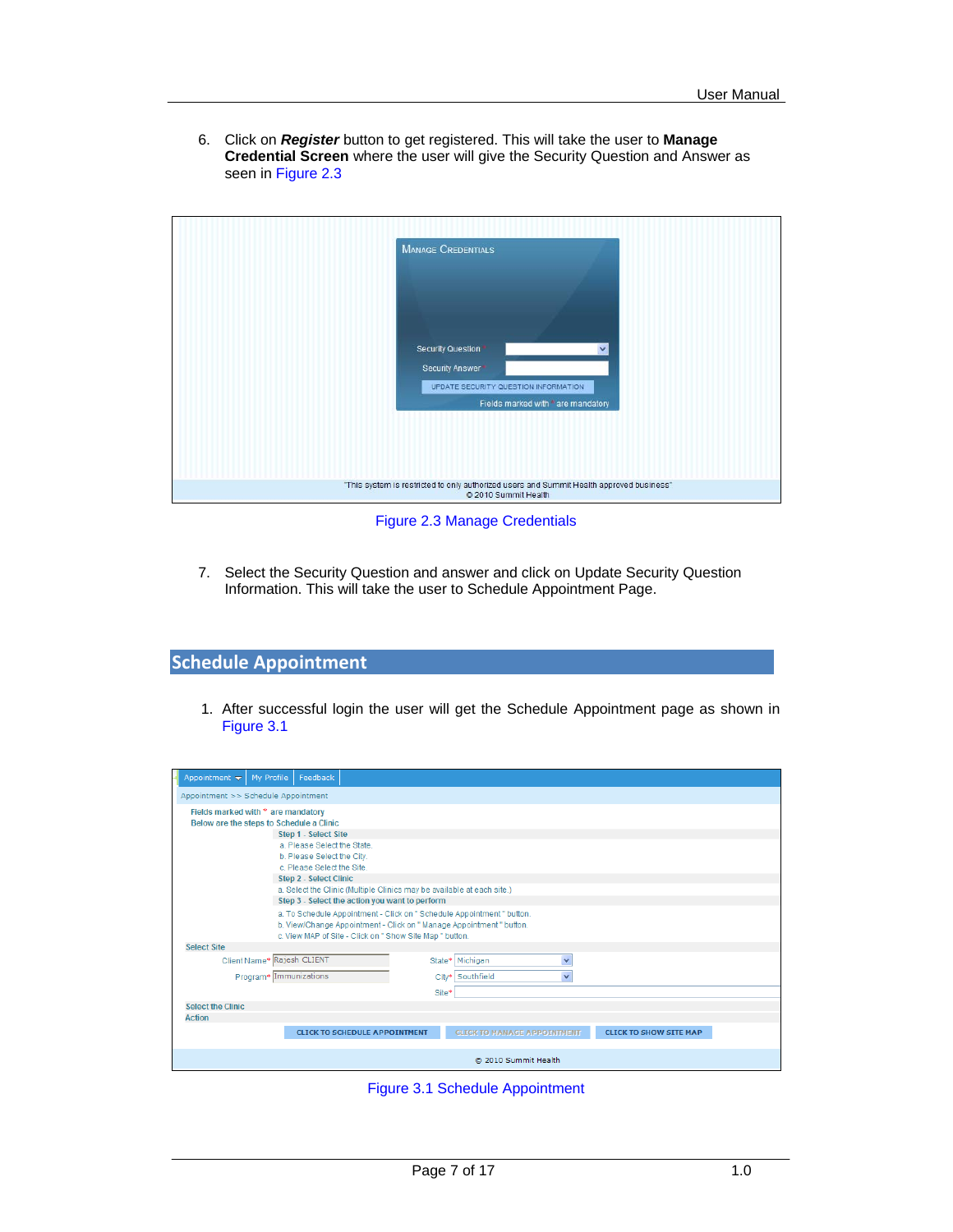- 2. The values for Client Name and Program will be grey out and fixed.
- 3. Select the value for State from *State* dropdown menu.
- 4. The corresponding value for City and Site will be populated. Select the value of City from *City* dropdown and for Site from *Site* dropdown menu as shown in Figure 3.2
- 5. Here **Click to Manage Appointment** button will be disabled as there is no appointment in the name of this user to manage or reschedule.
- 10 . After selecting the **Site** the values for the **Clinics** available will be populated.

| My Profile<br>Feedback<br>Appointment $\blacktriangledown$                                                                                                                                                                                                                                                                                            |                                                                                                                                                                                                           |                                                            |                                 |  |  |  |  |
|-------------------------------------------------------------------------------------------------------------------------------------------------------------------------------------------------------------------------------------------------------------------------------------------------------------------------------------------------------|-----------------------------------------------------------------------------------------------------------------------------------------------------------------------------------------------------------|------------------------------------------------------------|---------------------------------|--|--|--|--|
| Appointment >> Schedule Appointment                                                                                                                                                                                                                                                                                                                   |                                                                                                                                                                                                           |                                                            |                                 |  |  |  |  |
| Fields marked with * are mandatory<br>Below are the steps to Schedule a Clinic<br>Step 1 - Select Site<br>a Please Select the State.<br>b. Please Select the City.<br>c. Please Select the Site<br>Step 2 - Select Clinic<br>a. Select the Clinic (Multiple Clinics may be available at each site.)<br>Step 3 - Select the action you want to perform |                                                                                                                                                                                                           |                                                            |                                 |  |  |  |  |
| <b>Select Site</b>                                                                                                                                                                                                                                                                                                                                    | a. To Schedule Appointment - Click on "Schedule Appointment " button.<br>b. View/Change Appointment - Click on " Manage Appointment " button.<br>c. View MAP of Site - Click on " Show Site Map " button. |                                                            |                                 |  |  |  |  |
| Client Name* Rajesh CLIENT                                                                                                                                                                                                                                                                                                                            |                                                                                                                                                                                                           | State* Michigan<br>$\checkmark$                            |                                 |  |  |  |  |
| Program* Immunizations                                                                                                                                                                                                                                                                                                                                |                                                                                                                                                                                                           | City* Southfield<br>$\checkmark$                           |                                 |  |  |  |  |
|                                                                                                                                                                                                                                                                                                                                                       |                                                                                                                                                                                                           | Site* Rajesh CLIENT-3162 Ground Floor Southfield, MI-48034 |                                 |  |  |  |  |
| <b>Select the Clinic</b><br><b>Clinics Available</b>                                                                                                                                                                                                                                                                                                  |                                                                                                                                                                                                           |                                                            |                                 |  |  |  |  |
| ◯ 07/07/2010 9:00AM To 12:00PM                                                                                                                                                                                                                                                                                                                        |                                                                                                                                                                                                           | ◯ 07/17/2010 7:00AM To 9:00AM                              | ○ 06/30/2010 10:00AM To 12:00PM |  |  |  |  |
| ◯ 07/30/2010 10:00AM To 12:00PM                                                                                                                                                                                                                                                                                                                       |                                                                                                                                                                                                           |                                                            |                                 |  |  |  |  |
| Action                                                                                                                                                                                                                                                                                                                                                |                                                                                                                                                                                                           |                                                            |                                 |  |  |  |  |
| <b>CLICK TO SCHEDULE APPOINTMENT</b>                                                                                                                                                                                                                                                                                                                  |                                                                                                                                                                                                           | <b>GLICK TO MANAGE APPOINTMENT</b>                         | <b>CLICK TO SHOW SITE MAP</b>   |  |  |  |  |
|                                                                                                                                                                                                                                                                                                                                                       |                                                                                                                                                                                                           | © 2010 Summit Health                                       |                                 |  |  |  |  |

Figure 3.2 Lists of Clinics

- 8. The list of *Clinic* associated with that particular Site will be populated with the radio button as shown in Figure 3.2. This shows the list of clinics which are going to take place in the future. This does not show the expired clinics.
- 9. Select the value of Clinic by click on the radio button against the clinic.
- 10. Click on *Click To Schedule Appointment* button. This will open the Clinic Layout with the Appointments Available and color Legends to indicate *Available, Unavailable, Waitlist* and *Your Schedule Slot* as shown is Figure 3.3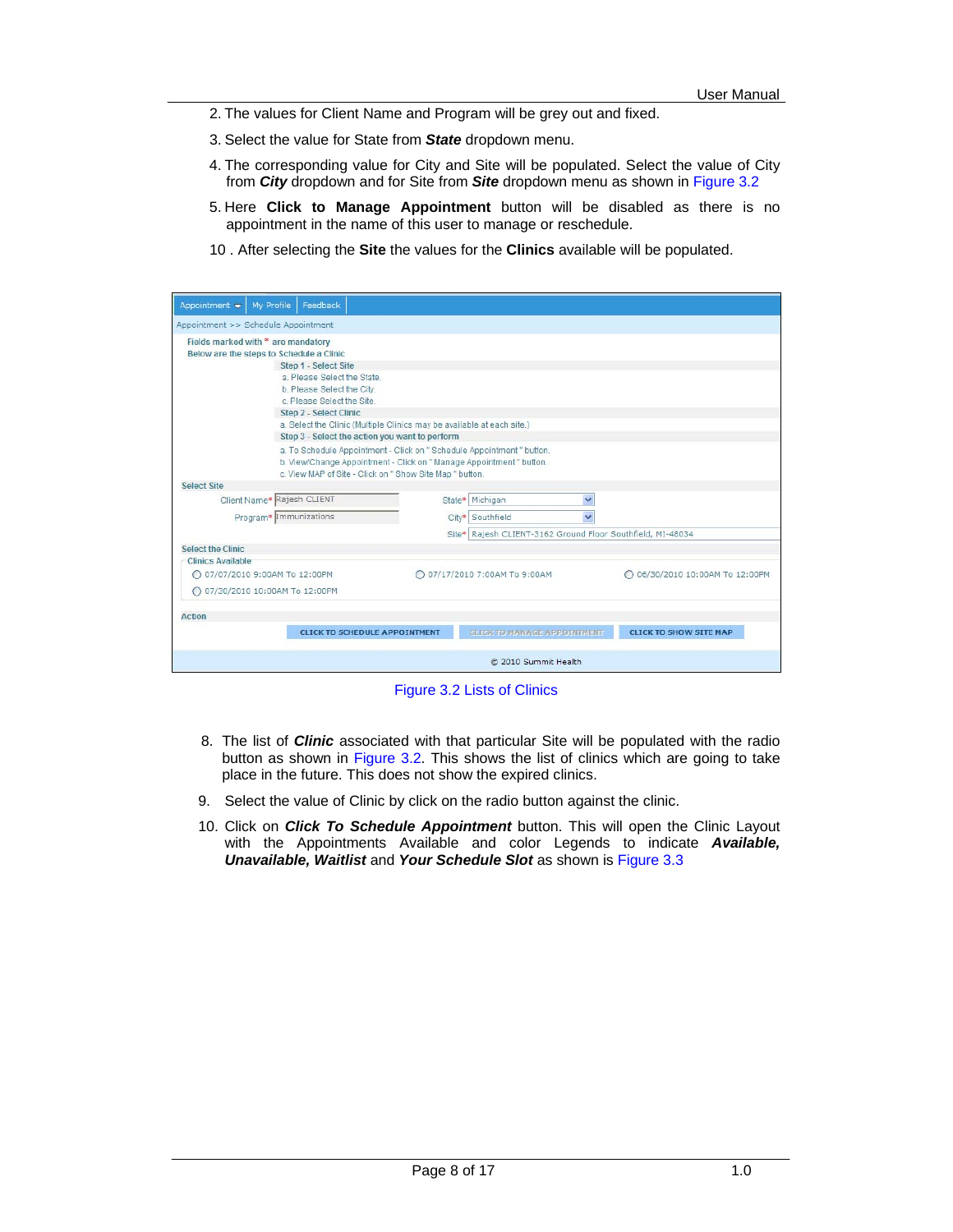| 3elow are the steps to Schedule a Clinic<br>Step 1 - Select Site<br>a. Please Select the State.<br>b. Please Select the City.<br>c. Please Select the Site.<br><b>Step 2 - Select Clinic</b><br>a. Select the Clinic (Multiple Clinics may be available at each site.)<br>Step 3 - Select the action you want to perform<br>a. To Schedule Appointment - Click on " Schedule Appointment " button.<br>b. View/Change Appointment - Click on " Manage Appointment " button.<br>c. View MAP of Site - Click on " Show Site Map " button.<br><b>Ject Site</b><br>Client Rajesh CLIENT<br>State* Michigan<br>$\checkmark$<br>Name*<br>City* Southfield<br>$\checkmark$<br>Site* Rajesh CLIENT-3162 Ground Floor Southfield, MI-48034<br>◯ 07/07/2010 9:00AM To 12:00PM<br>⊙ 06/30/2010 10:00AM To 12:00PM<br>◯ 07/17/2010 7:00AM To 9:00AM<br>◯ 07/30/2010 10:00AM To 12:00PM<br>Schedule Appointment Slot For: (a) self<br><b>CLICK TO SCHEDULE APPOINTMENT</b><br><b>CLICK TO MANAGE APPOINTMENT</b><br><b>CLICK TO SHOW SITE MAP</b><br>To schedule an appointment click on the white area next to Appointment<br>end: Available Unavailable WaitList Your Scheduled Slot<br>Appointment Start Time: 06/30/10 10:00 AM<br>Appointment End Time: 06/30/10 12<br>Appointment Time Slot<br>Appointments<br>Click here to schedule a time slot<br>2/3 Appointments Available<br>Click here to schedule a time slot<br>3/3 Appointments Available<br>3/3 Appointments Available<br>Click here to schedule a time slot<br>Click here to schedule a time slot<br>2/3 Appointments Available<br>1:30 AM To 12:00 PM<br>© 2010 Summit Health | ields marked with * are mandatory |  |  |  |  |  |  |  |  |  |
|------------------------------------------------------------------------------------------------------------------------------------------------------------------------------------------------------------------------------------------------------------------------------------------------------------------------------------------------------------------------------------------------------------------------------------------------------------------------------------------------------------------------------------------------------------------------------------------------------------------------------------------------------------------------------------------------------------------------------------------------------------------------------------------------------------------------------------------------------------------------------------------------------------------------------------------------------------------------------------------------------------------------------------------------------------------------------------------------------------------------------------------------------------------------------------------------------------------------------------------------------------------------------------------------------------------------------------------------------------------------------------------------------------------------------------------------------------------------------------------------------------------------------------------------------------------------------------------------------------------------------------|-----------------------------------|--|--|--|--|--|--|--|--|--|
|                                                                                                                                                                                                                                                                                                                                                                                                                                                                                                                                                                                                                                                                                                                                                                                                                                                                                                                                                                                                                                                                                                                                                                                                                                                                                                                                                                                                                                                                                                                                                                                                                                    |                                   |  |  |  |  |  |  |  |  |  |
|                                                                                                                                                                                                                                                                                                                                                                                                                                                                                                                                                                                                                                                                                                                                                                                                                                                                                                                                                                                                                                                                                                                                                                                                                                                                                                                                                                                                                                                                                                                                                                                                                                    |                                   |  |  |  |  |  |  |  |  |  |
|                                                                                                                                                                                                                                                                                                                                                                                                                                                                                                                                                                                                                                                                                                                                                                                                                                                                                                                                                                                                                                                                                                                                                                                                                                                                                                                                                                                                                                                                                                                                                                                                                                    |                                   |  |  |  |  |  |  |  |  |  |
|                                                                                                                                                                                                                                                                                                                                                                                                                                                                                                                                                                                                                                                                                                                                                                                                                                                                                                                                                                                                                                                                                                                                                                                                                                                                                                                                                                                                                                                                                                                                                                                                                                    |                                   |  |  |  |  |  |  |  |  |  |
|                                                                                                                                                                                                                                                                                                                                                                                                                                                                                                                                                                                                                                                                                                                                                                                                                                                                                                                                                                                                                                                                                                                                                                                                                                                                                                                                                                                                                                                                                                                                                                                                                                    |                                   |  |  |  |  |  |  |  |  |  |
|                                                                                                                                                                                                                                                                                                                                                                                                                                                                                                                                                                                                                                                                                                                                                                                                                                                                                                                                                                                                                                                                                                                                                                                                                                                                                                                                                                                                                                                                                                                                                                                                                                    |                                   |  |  |  |  |  |  |  |  |  |
|                                                                                                                                                                                                                                                                                                                                                                                                                                                                                                                                                                                                                                                                                                                                                                                                                                                                                                                                                                                                                                                                                                                                                                                                                                                                                                                                                                                                                                                                                                                                                                                                                                    |                                   |  |  |  |  |  |  |  |  |  |
|                                                                                                                                                                                                                                                                                                                                                                                                                                                                                                                                                                                                                                                                                                                                                                                                                                                                                                                                                                                                                                                                                                                                                                                                                                                                                                                                                                                                                                                                                                                                                                                                                                    |                                   |  |  |  |  |  |  |  |  |  |
|                                                                                                                                                                                                                                                                                                                                                                                                                                                                                                                                                                                                                                                                                                                                                                                                                                                                                                                                                                                                                                                                                                                                                                                                                                                                                                                                                                                                                                                                                                                                                                                                                                    |                                   |  |  |  |  |  |  |  |  |  |
|                                                                                                                                                                                                                                                                                                                                                                                                                                                                                                                                                                                                                                                                                                                                                                                                                                                                                                                                                                                                                                                                                                                                                                                                                                                                                                                                                                                                                                                                                                                                                                                                                                    |                                   |  |  |  |  |  |  |  |  |  |
|                                                                                                                                                                                                                                                                                                                                                                                                                                                                                                                                                                                                                                                                                                                                                                                                                                                                                                                                                                                                                                                                                                                                                                                                                                                                                                                                                                                                                                                                                                                                                                                                                                    |                                   |  |  |  |  |  |  |  |  |  |
|                                                                                                                                                                                                                                                                                                                                                                                                                                                                                                                                                                                                                                                                                                                                                                                                                                                                                                                                                                                                                                                                                                                                                                                                                                                                                                                                                                                                                                                                                                                                                                                                                                    |                                   |  |  |  |  |  |  |  |  |  |
|                                                                                                                                                                                                                                                                                                                                                                                                                                                                                                                                                                                                                                                                                                                                                                                                                                                                                                                                                                                                                                                                                                                                                                                                                                                                                                                                                                                                                                                                                                                                                                                                                                    | ogram* Immunizations              |  |  |  |  |  |  |  |  |  |
|                                                                                                                                                                                                                                                                                                                                                                                                                                                                                                                                                                                                                                                                                                                                                                                                                                                                                                                                                                                                                                                                                                                                                                                                                                                                                                                                                                                                                                                                                                                                                                                                                                    |                                   |  |  |  |  |  |  |  |  |  |
|                                                                                                                                                                                                                                                                                                                                                                                                                                                                                                                                                                                                                                                                                                                                                                                                                                                                                                                                                                                                                                                                                                                                                                                                                                                                                                                                                                                                                                                                                                                                                                                                                                    | <b>Hect the Clinic</b>            |  |  |  |  |  |  |  |  |  |
|                                                                                                                                                                                                                                                                                                                                                                                                                                                                                                                                                                                                                                                                                                                                                                                                                                                                                                                                                                                                                                                                                                                                                                                                                                                                                                                                                                                                                                                                                                                                                                                                                                    | <b>Clinics Available</b>          |  |  |  |  |  |  |  |  |  |
|                                                                                                                                                                                                                                                                                                                                                                                                                                                                                                                                                                                                                                                                                                                                                                                                                                                                                                                                                                                                                                                                                                                                                                                                                                                                                                                                                                                                                                                                                                                                                                                                                                    |                                   |  |  |  |  |  |  |  |  |  |
|                                                                                                                                                                                                                                                                                                                                                                                                                                                                                                                                                                                                                                                                                                                                                                                                                                                                                                                                                                                                                                                                                                                                                                                                                                                                                                                                                                                                                                                                                                                                                                                                                                    |                                   |  |  |  |  |  |  |  |  |  |
|                                                                                                                                                                                                                                                                                                                                                                                                                                                                                                                                                                                                                                                                                                                                                                                                                                                                                                                                                                                                                                                                                                                                                                                                                                                                                                                                                                                                                                                                                                                                                                                                                                    | tion:                             |  |  |  |  |  |  |  |  |  |
|                                                                                                                                                                                                                                                                                                                                                                                                                                                                                                                                                                                                                                                                                                                                                                                                                                                                                                                                                                                                                                                                                                                                                                                                                                                                                                                                                                                                                                                                                                                                                                                                                                    |                                   |  |  |  |  |  |  |  |  |  |
|                                                                                                                                                                                                                                                                                                                                                                                                                                                                                                                                                                                                                                                                                                                                                                                                                                                                                                                                                                                                                                                                                                                                                                                                                                                                                                                                                                                                                                                                                                                                                                                                                                    |                                   |  |  |  |  |  |  |  |  |  |
|                                                                                                                                                                                                                                                                                                                                                                                                                                                                                                                                                                                                                                                                                                                                                                                                                                                                                                                                                                                                                                                                                                                                                                                                                                                                                                                                                                                                                                                                                                                                                                                                                                    |                                   |  |  |  |  |  |  |  |  |  |
|                                                                                                                                                                                                                                                                                                                                                                                                                                                                                                                                                                                                                                                                                                                                                                                                                                                                                                                                                                                                                                                                                                                                                                                                                                                                                                                                                                                                                                                                                                                                                                                                                                    |                                   |  |  |  |  |  |  |  |  |  |
|                                                                                                                                                                                                                                                                                                                                                                                                                                                                                                                                                                                                                                                                                                                                                                                                                                                                                                                                                                                                                                                                                                                                                                                                                                                                                                                                                                                                                                                                                                                                                                                                                                    |                                   |  |  |  |  |  |  |  |  |  |
|                                                                                                                                                                                                                                                                                                                                                                                                                                                                                                                                                                                                                                                                                                                                                                                                                                                                                                                                                                                                                                                                                                                                                                                                                                                                                                                                                                                                                                                                                                                                                                                                                                    |                                   |  |  |  |  |  |  |  |  |  |
|                                                                                                                                                                                                                                                                                                                                                                                                                                                                                                                                                                                                                                                                                                                                                                                                                                                                                                                                                                                                                                                                                                                                                                                                                                                                                                                                                                                                                                                                                                                                                                                                                                    | 0:00 AM To 10:30 AM               |  |  |  |  |  |  |  |  |  |
|                                                                                                                                                                                                                                                                                                                                                                                                                                                                                                                                                                                                                                                                                                                                                                                                                                                                                                                                                                                                                                                                                                                                                                                                                                                                                                                                                                                                                                                                                                                                                                                                                                    | 0:30 AM To 11:00 AM               |  |  |  |  |  |  |  |  |  |
|                                                                                                                                                                                                                                                                                                                                                                                                                                                                                                                                                                                                                                                                                                                                                                                                                                                                                                                                                                                                                                                                                                                                                                                                                                                                                                                                                                                                                                                                                                                                                                                                                                    | 1:00 AM To 11:30 AM               |  |  |  |  |  |  |  |  |  |
|                                                                                                                                                                                                                                                                                                                                                                                                                                                                                                                                                                                                                                                                                                                                                                                                                                                                                                                                                                                                                                                                                                                                                                                                                                                                                                                                                                                                                                                                                                                                                                                                                                    |                                   |  |  |  |  |  |  |  |  |  |
|                                                                                                                                                                                                                                                                                                                                                                                                                                                                                                                                                                                                                                                                                                                                                                                                                                                                                                                                                                                                                                                                                                                                                                                                                                                                                                                                                                                                                                                                                                                                                                                                                                    |                                   |  |  |  |  |  |  |  |  |  |

Figure 3.3 Appointments Available

- 11. Click on the space with text as "*Click here to schedule a time slot*" on the time slot as desired to schedule the appointment.
- 12. This will lead to Appointment Confirmation page with the set of Questions which are set in the Program Management level as shown in Figure 3.4

| Feedback<br>My Profile<br>Appointment $\blacktriangledown$     |                                   |  |  |  |  |  |  |  |  |
|----------------------------------------------------------------|-----------------------------------|--|--|--|--|--|--|--|--|
| Appointment >> Appointment Confirmation                        |                                   |  |  |  |  |  |  |  |  |
|                                                                |                                   |  |  |  |  |  |  |  |  |
|                                                                |                                   |  |  |  |  |  |  |  |  |
| Company Name Rajesh CLIENT                                     | Employee Name Ritwik Kumar        |  |  |  |  |  |  |  |  |
| 010511-3162 Ground Floor, S<br>Site                            | Phone                             |  |  |  |  |  |  |  |  |
| Program Title Immunization                                     | Email rajesh.s@technosoftcorp.com |  |  |  |  |  |  |  |  |
| Event Date 06/30/2010<br>Clinic Type Flu shot                  |                                   |  |  |  |  |  |  |  |  |
| Appointment Start Time 10:00 AM                                |                                   |  |  |  |  |  |  |  |  |
| <b>Consent Forms</b>                                           |                                   |  |  |  |  |  |  |  |  |
| <b>View Consent Forms</b>                                      |                                   |  |  |  |  |  |  |  |  |
| How will you come for this appointment (Fasting Status) ?      |                                   |  |  |  |  |  |  |  |  |
| $O$ Fasting                                                    |                                   |  |  |  |  |  |  |  |  |
| O Non Fasting                                                  |                                   |  |  |  |  |  |  |  |  |
| O Don't know                                                   |                                   |  |  |  |  |  |  |  |  |
| <b>Outlook Calendar</b>                                        |                                   |  |  |  |  |  |  |  |  |
| Enable Microsoft Outlook meeting notice with Confirmation Mail |                                   |  |  |  |  |  |  |  |  |
| <b>Special Requirement Question:</b>                           |                                   |  |  |  |  |  |  |  |  |
| Are you confined to a wheelchair?                              | Are you hearing impaired?         |  |  |  |  |  |  |  |  |
| Are you visually impaired?                                     |                                   |  |  |  |  |  |  |  |  |
| Does your height exceed 81 inches (6 feet 9 inches)?           |                                   |  |  |  |  |  |  |  |  |
|                                                                |                                   |  |  |  |  |  |  |  |  |
| CONFIRM APPOINTMENT<br><b>PRINT</b>                            | <b>EXIT</b><br>CANCEL APPOINTMENT |  |  |  |  |  |  |  |  |
|                                                                | © 2010 Summit Health              |  |  |  |  |  |  |  |  |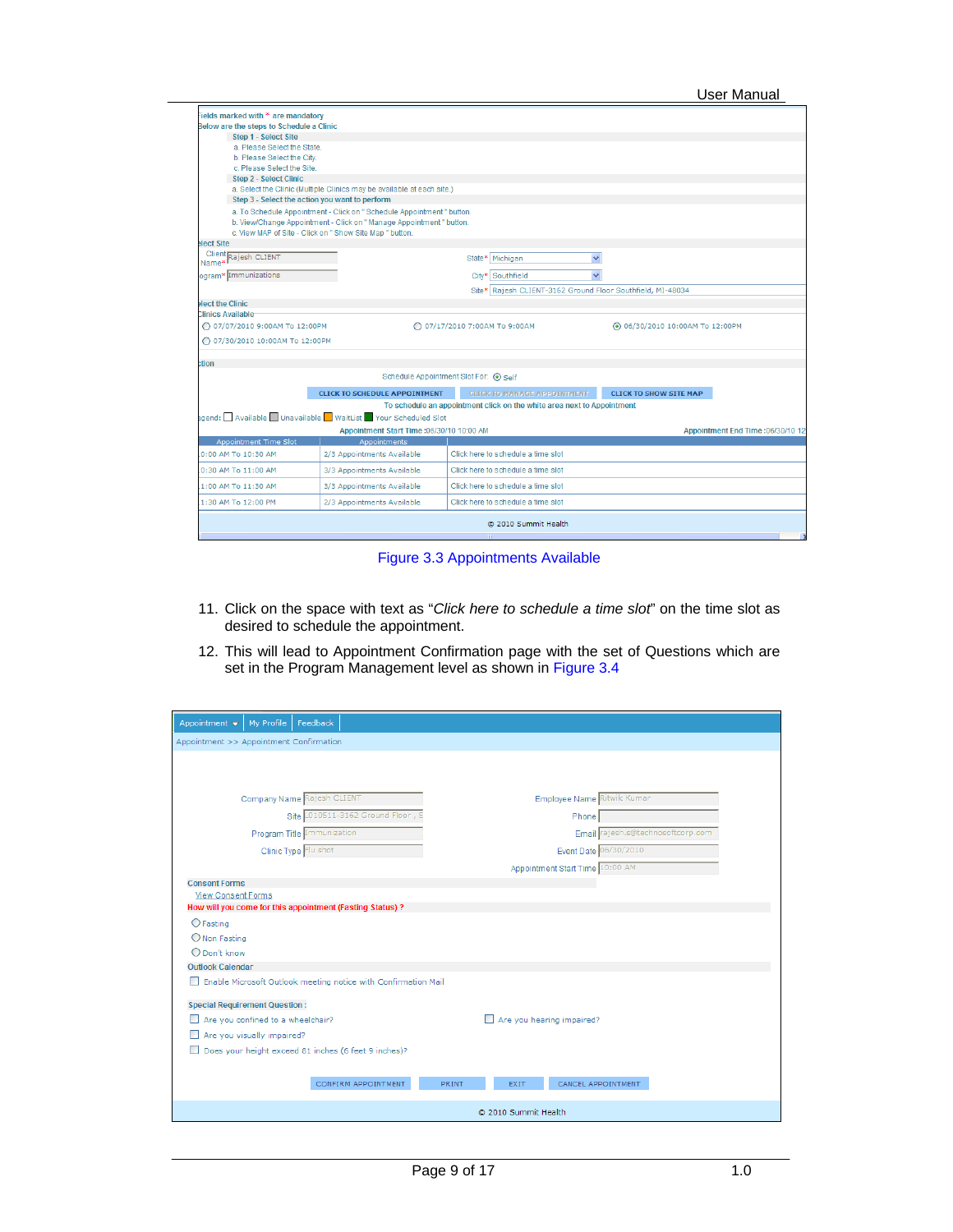#### Figure 3.4 Appointment Confirmation

- 13. Answer the various questions by selecting the radio buttons and checkboxes and click on *Confirm Appointment* button.
- 14. This will confirm the appointment of the users on the desired slot and show the message as *"***Your appointment has been booked. A confirmation email has been sent to your email Address. Your Appointment Date: 07/30/2010, Appointment Start Time: 10:00 AM, Appointment End Time : 10:30 AM"** as shown in Figure 3.5. Here the user will receive the mail from Admin regarding his/her appointment confirmation.

| My Profile<br>Feedback<br>Appointment $\overline{\mathbf{v}}$                                                                                                            |                                                                                                                                                                                                    |
|--------------------------------------------------------------------------------------------------------------------------------------------------------------------------|----------------------------------------------------------------------------------------------------------------------------------------------------------------------------------------------------|
| Appointment >> Appointment Confirmation                                                                                                                                  |                                                                                                                                                                                                    |
|                                                                                                                                                                          |                                                                                                                                                                                                    |
|                                                                                                                                                                          |                                                                                                                                                                                                    |
| Company Name Rajesh CLIENT                                                                                                                                               | Employee Name Ritwik Kumar                                                                                                                                                                         |
| Site L010511-3162 Ground Floor, S                                                                                                                                        | Phone                                                                                                                                                                                              |
| Program Title Immunization                                                                                                                                               | Email rajesh.s@technosoftcorp.com                                                                                                                                                                  |
|                                                                                                                                                                          |                                                                                                                                                                                                    |
| Clinic Type Flu shot                                                                                                                                                     | Event Date 06/30/2010                                                                                                                                                                              |
|                                                                                                                                                                          | Appointment Start Time 10:00 AM                                                                                                                                                                    |
| <b>Consent Forms</b><br><b>View Consent Forms</b>                                                                                                                        |                                                                                                                                                                                                    |
| How will you come for this appointment (Fasting Status) ?                                                                                                                |                                                                                                                                                                                                    |
| <b><i>O</i></b> Fasting                                                                                                                                                  |                                                                                                                                                                                                    |
| O Non Fasting                                                                                                                                                            |                                                                                                                                                                                                    |
| O Don't know                                                                                                                                                             |                                                                                                                                                                                                    |
| Do not eat anything except water for atleast 9 hours before having your<br>screening test. You are allowed to take your medicines with water the<br>morning of the test. |                                                                                                                                                                                                    |
| <b>Outlook Calendar</b>                                                                                                                                                  |                                                                                                                                                                                                    |
| Enable Microsoft Outlook meeting notice with Confirmation Mail                                                                                                           |                                                                                                                                                                                                    |
| <b>Special Requirement Question:</b>                                                                                                                                     |                                                                                                                                                                                                    |
| $\vee$ Are you confined to a wheelchair?                                                                                                                                 | Are you hearing impaired?                                                                                                                                                                          |
| Are you visually impaired?                                                                                                                                               |                                                                                                                                                                                                    |
| Does your height exceed 81 inches (6 feet 9 inches)?                                                                                                                     |                                                                                                                                                                                                    |
|                                                                                                                                                                          | Your appointment has been booked. A confirmation email has been sent to your email address.<br>Your Appointment Date: 06/30/2010, Appointment Start Time: 10:00 AM, Appointment End Time: 10:30 AM |
| <b>CONFIRM APPOINTMENT</b><br><b>PRINT</b>                                                                                                                               | CANCEL APPOINTMENT<br><b>EXIT</b>                                                                                                                                                                  |
|                                                                                                                                                                          |                                                                                                                                                                                                    |

Figure 3.5 Appointment Confirmation and mail sent

- 15. When the user clicks on *Cancel Appointment* button, this will take the user back to the Schedule Appointment page.
- 16. When the user hit on *Print* button, this will print the screen of the appointment scheduled.
- 17. Click on *Exit* button, this will make the user to logout of the application.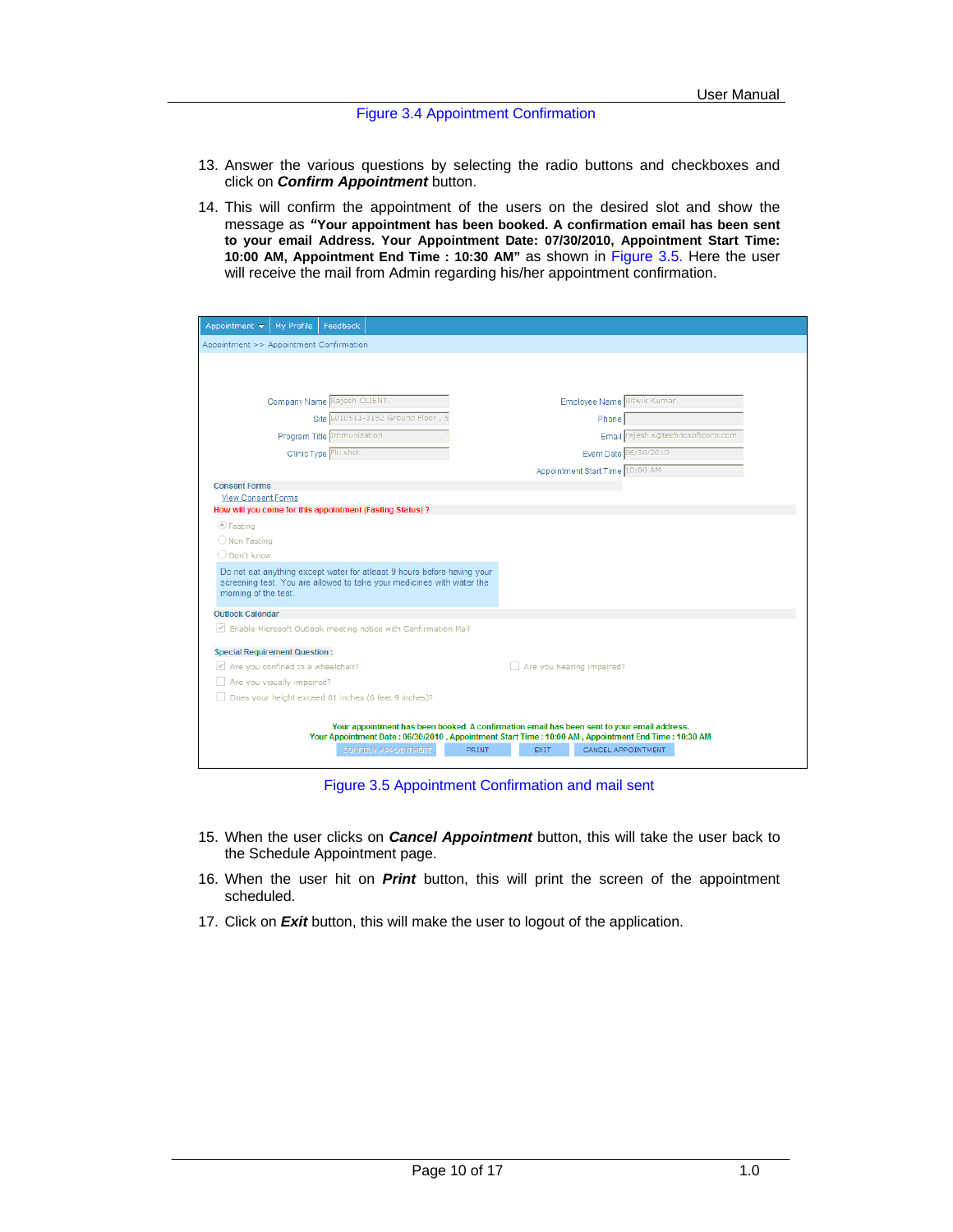## **Manage Appointment**

1. Select the *Manage Appointment* tab under *Appointment* menu as shown in Figure 4.1

| My Profile<br>Appointment $\bigtriangledown$ | Feedback                                                                                                    |  |  |  |  |  |
|----------------------------------------------|-------------------------------------------------------------------------------------------------------------|--|--|--|--|--|
| <b>Schedule Appointment</b>                  | Appointment                                                                                                 |  |  |  |  |  |
| Manage Appointment                           | re mandatory                                                                                                |  |  |  |  |  |
| Below are the steps to Schedule a Clinic     |                                                                                                             |  |  |  |  |  |
|                                              | Step 1 - Select Site                                                                                        |  |  |  |  |  |
|                                              | a. Please Select the State.                                                                                 |  |  |  |  |  |
| b. Please Select the City.                   |                                                                                                             |  |  |  |  |  |
| c. Please Select the Site.                   |                                                                                                             |  |  |  |  |  |
| <b>Step 2 - Select Clinic</b>                |                                                                                                             |  |  |  |  |  |
|                                              | a. Select the Clinic (Multiple Clinics may be available at each site.)                                      |  |  |  |  |  |
|                                              | Step 3 - Select the action you want to perform                                                              |  |  |  |  |  |
|                                              | a. To Schedule Appointment - Click on "Schedule Appointment " button.                                       |  |  |  |  |  |
|                                              | b. View/Change Appointment - Click on " Manage Appointment " button.                                        |  |  |  |  |  |
|                                              | c. View MAP of Site - Click on " Show Site Map " button.                                                    |  |  |  |  |  |
| <b>Select Site</b>                           |                                                                                                             |  |  |  |  |  |
| Client Name* Rajesh CLIENT                   | v<br>Michigan<br>State*                                                                                     |  |  |  |  |  |
|                                              | Program* Immunizations<br>Southfield<br>$\checkmark$<br>City*                                               |  |  |  |  |  |
|                                              | Site*                                                                                                       |  |  |  |  |  |
| <b>Select the Clinic</b>                     |                                                                                                             |  |  |  |  |  |
| <b>Action</b>                                |                                                                                                             |  |  |  |  |  |
|                                              | <b>CLICK TO SCHEDULE APPOINTMENT</b><br><b>CLICK TO MANAGE APPOINTMENT</b><br><b>CLICK TO SHOW SITE MAP</b> |  |  |  |  |  |
|                                              | C 2010 Summit Health                                                                                        |  |  |  |  |  |

Figure 4.1 Manage Appointment

2. Screen as in Figure 4.2 appears displaying the current appointment

| Summit -    | Health              |                                                                                                                             |              |            |                         |                      |                  |                  |                                                     | Sign Out                |
|-------------|---------------------|-----------------------------------------------------------------------------------------------------------------------------|--------------|------------|-------------------------|----------------------|------------------|------------------|-----------------------------------------------------|-------------------------|
| Appointment | My Profile          | Feedback                                                                                                                    |              |            |                         |                      |                  |                  |                                                     |                         |
|             |                     | Appointment >> Manage Appointment                                                                                           |              |            |                         |                      |                  |                  |                                                     | rajeshs                 |
|             |                     | Client Name Rajesh Inc.                                                                                                     |              |            |                         |                      |                  |                  |                                                     |                         |
|             |                     | Program Type Immunization                                                                                                   |              |            |                         |                      |                  |                  |                                                     |                         |
|             |                     |                                                                                                                             |              |            |                         |                      |                  |                  |                                                     |                         |
|             | <b>Program Type</b> | Program                                                                                                                     | <b>State</b> | City       | Site                    | <b>First Name</b>    | <b>Last Name</b> | <b>Slot Type</b> | <b>Confirmed Appointment Time Appointment</b>       | WaitList<br><b>Time</b> |
|             | Immunization        | Rajesh Inc.<br>Immunization<br>$03/19/2010 -$<br>05/31/2010                                                                 | Kentucky     | Moorefield | Site for<br>Rajesh Inc. | rajesh               | sinha            | Self             | 4/24/2010 9:00:00 AM<br>CANCEL<br><b>RESCHEDULE</b> |                         |
|             |                     | * To cancel your appointment, please click 'Cancel'<br>* To reschedule your existing appointment, please click 'Reschedule' |              |            |                         |                      |                  |                  |                                                     |                         |
|             |                     |                                                                                                                             |              |            |                         | @ 2010 Summit Health |                  |                  |                                                     |                         |

Figure 4.2 On selecting Manage Appointment

3. Click on Reschedule button. This is show an alert message "**Do you want to Reschedule this appointment?**" as shown in Figure 4.3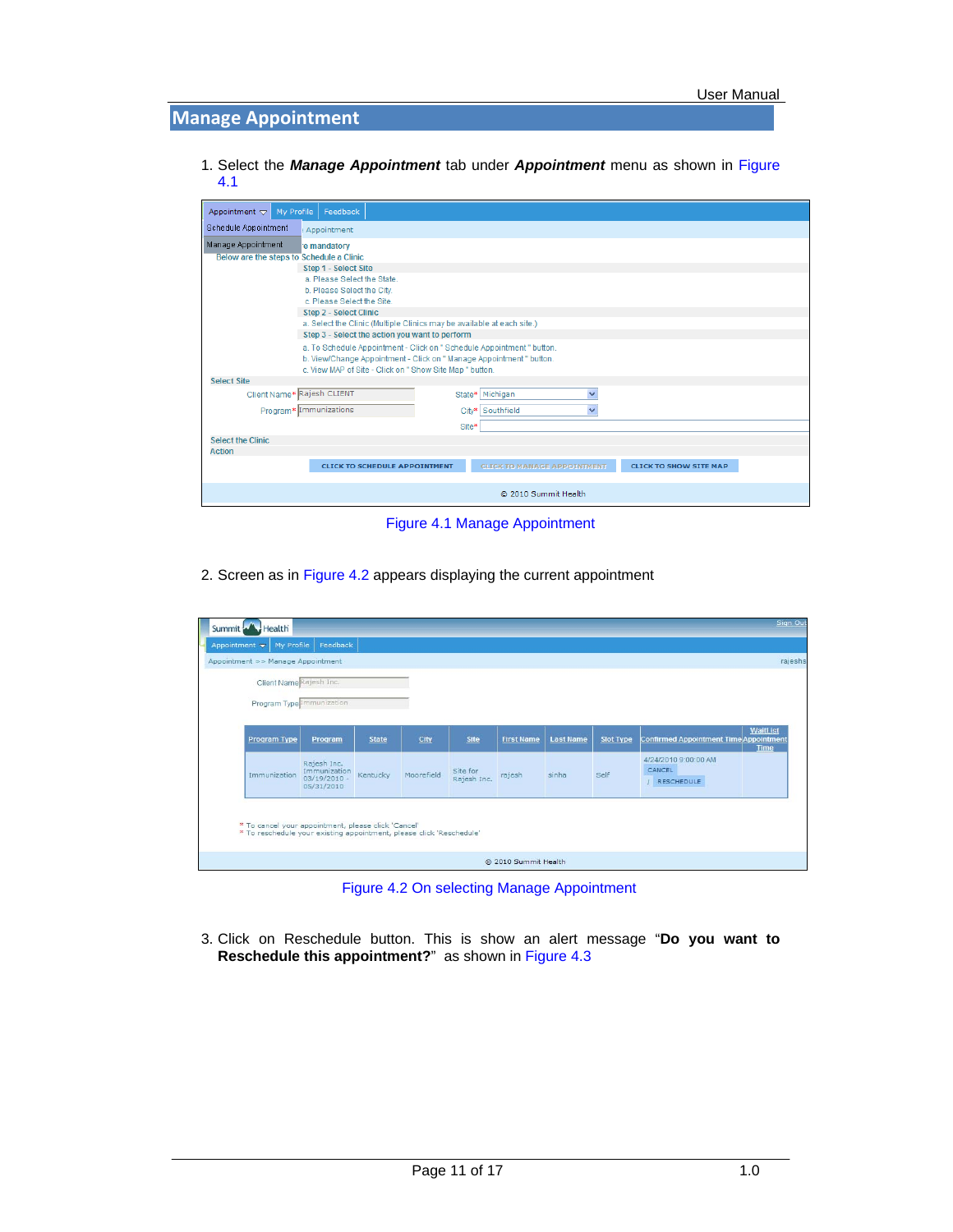| Appointment >> Manage Appointment | Client Name Rajesh Inc.                                     |              |            |                                  |                   |                  |                  |                                                                                 |
|-----------------------------------|-------------------------------------------------------------|--------------|------------|----------------------------------|-------------------|------------------|------------------|---------------------------------------------------------------------------------|
|                                   | Program Type Immunization                                   |              |            |                                  |                   |                  |                  |                                                                                 |
|                                   |                                                             |              |            |                                  |                   |                  |                  |                                                                                 |
| Program Type                      | Program                                                     | <b>State</b> | City       | <b>Site</b>                      | <b>First Name</b> | <b>Last Name</b> | <b>Slot Type</b> | <b>WaitList</b><br><b>Confirmed Appointment Time Appointment</b><br><b>Time</b> |
| Immunization                      | Rajesh Inc.<br>Immunization<br>$03/19/2010 -$<br>05/31/2010 | Kentucky     | Moorefield | Site for<br>Rajesh Inc.          | rajesh            | sinha            | Self             | 4/24/2010 9:00:00 AM<br>CANCEL<br><b>RESCHEDULE</b>                             |
|                                   |                                                             |              |            | <b>Windows Internet Explorer</b> |                   |                  | $\vert x \vert$  |                                                                                 |

Figure 4.3 Alert Message

- 4. Click on *Cancel* button to remain on the same page.
- 5. Click on *OK* button, this will open the Reschedule Appointment page as shown in Figure 4.4. Here the user can *Reschedule* his/her appointment time for the same clinic based on the availability of the slots. The *green strip* shows user's already *Scheduled slot*. This also shows the number of appointments available out of total number of Appointment Available in a particular time slot.

| Appointment >> Reschedule Appointment               |                                                                        |                  |                                                                        |                                    |
|-----------------------------------------------------|------------------------------------------------------------------------|------------------|------------------------------------------------------------------------|------------------------------------|
| Fields marked with * are mandatory                  |                                                                        |                  |                                                                        |                                    |
| Below are the steps to Schedule a Clinic            |                                                                        |                  |                                                                        |                                    |
| Step 1 - Select Site<br>a. Please Select the State. |                                                                        |                  |                                                                        |                                    |
| b. Please Select the City.                          |                                                                        |                  |                                                                        |                                    |
| c. Please Select the Site.                          |                                                                        |                  |                                                                        |                                    |
| <b>Step 2 - Select Clinic</b>                       |                                                                        |                  |                                                                        |                                    |
|                                                     | a. Select the Clinic (Multiple Clinics may be available at each site.) |                  |                                                                        |                                    |
| Step 3 - Select the action you want to perform      |                                                                        |                  |                                                                        |                                    |
|                                                     | a. To Schedule Appointment - Click on " Schedule Appointment " button. |                  |                                                                        |                                    |
|                                                     | b. View/Change Appointment - Click on " Manage Appointment " button.   |                  |                                                                        |                                    |
|                                                     | c. View MAP of Site - Click on " Show Site Map " button.               |                  |                                                                        |                                    |
| <b>Select Site</b>                                  |                                                                        |                  |                                                                        |                                    |
| Client<br>Name* Rajesh CLIENT                       |                                                                        |                  | State* Michigan                                                        | $\checkmark$                       |
| Program* Immunizations                              |                                                                        |                  | City <sup>*</sup> Southfield                                           |                                    |
|                                                     |                                                                        |                  | Site* Rajesh CLIENT-3162 Ground Floor Southfield, MI-48034             |                                    |
| <b>Select the Clinic</b>                            |                                                                        |                  |                                                                        |                                    |
| <b>Clinics Available</b>                            |                                                                        |                  |                                                                        |                                    |
| ○ 07/07/2010 9:00AM To 12:00PM                      |                                                                        |                  | ○ 07/17/2010 7:00AM To 9:00AM                                          | © 06/30/2010 10:00AM To 12:00PM    |
| ○ 07/30/2010 10:00AM To 12:00PM                     |                                                                        |                  |                                                                        |                                    |
| <b>Action</b>                                       |                                                                        |                  |                                                                        |                                    |
|                                                     | Schedule Appointment Slot For: 3 self                                  |                  |                                                                        |                                    |
|                                                     | <b>CLICK TO SCHEDULE APPOINTMENT</b>                                   |                  | <b>CLICK TO MANAGE APPOINTMENT</b>                                     | <b>CLICK TO SHOW SITE MAP</b>      |
|                                                     |                                                                        |                  | To schedule an appointment click on the white area next to Appointment |                                    |
|                                                     | Legend: Available Unavailable WaitList Your Scheduled Slot             |                  |                                                                        |                                    |
|                                                     | Appointment Start Time: 06/30/10 10:00 AM                              |                  |                                                                        | <b>Appointment End Time: 06/30</b> |
| Appointment Time Slot                               | Appointments                                                           |                  |                                                                        |                                    |
| 10:00 AM To 10:30 AM                                | 1/3 Appointments Available                                             | Ritwik Kumar (C) |                                                                        |                                    |
| 10:30 AM To 11:00 AM                                | 3/3 Appointments Available                                             |                  | Click here to schedule a time slot                                     |                                    |
| 11:00 AM To 11:30 AM                                | 3/3 Appointments Available                                             |                  | Click here to schedule a time slot                                     |                                    |
| 11:30 AM To 12:00 PM                                | 2/3 Appointments Available                                             |                  | Click here to schedule a time slot                                     |                                    |
|                                                     |                                                                        |                  |                                                                        |                                    |



6. Click on the space with text as "*Click here to schedule a time slot*" on the time slot as desired to schedule the appointment This shows the *Appointment Confirmation* page as shown in Figure 4.5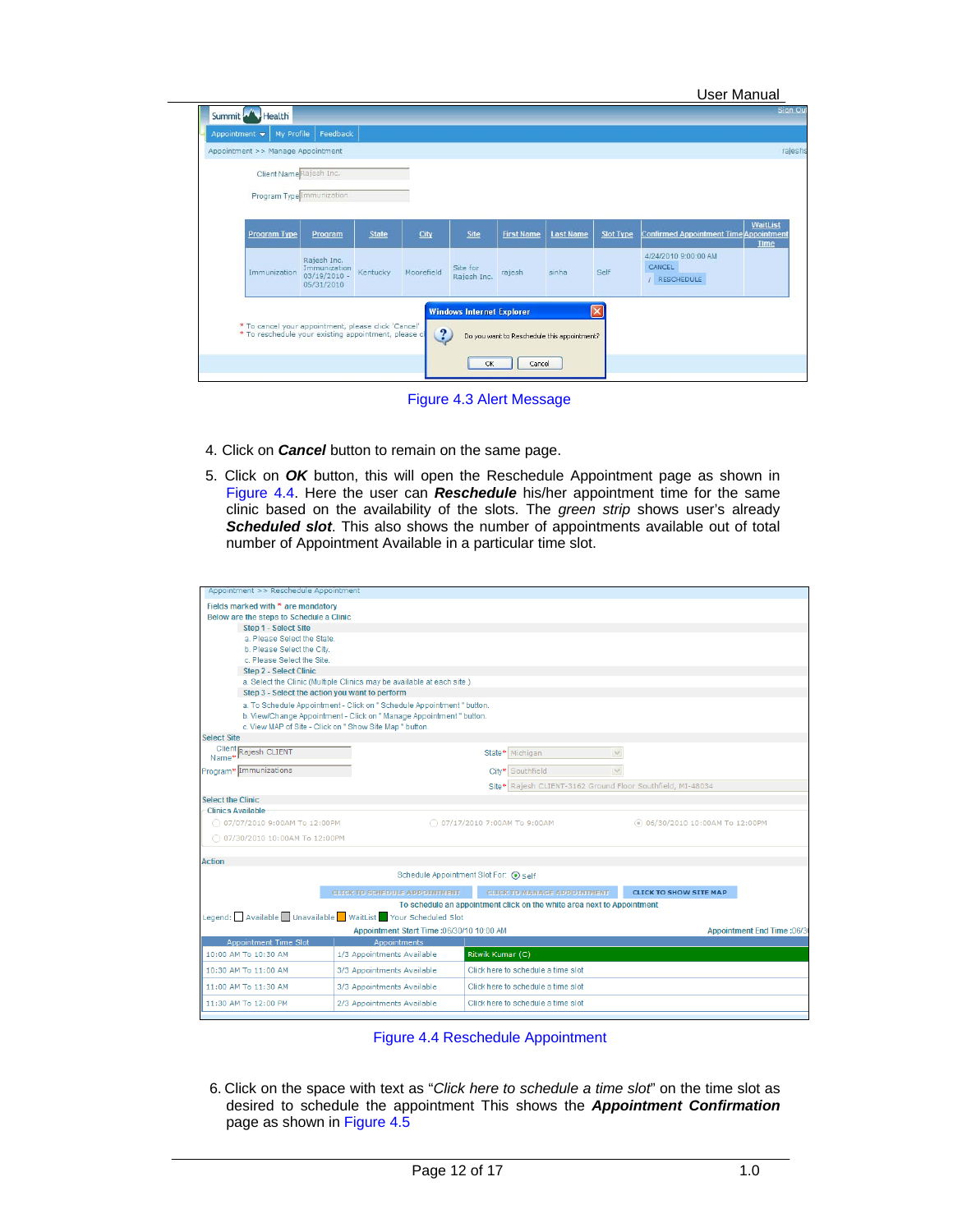| ×                                                                                                                                                                        | Sign Out |  |
|--------------------------------------------------------------------------------------------------------------------------------------------------------------------------|----------|--|
| Feedback<br>My Profile<br>Appointment $\blacktriangledown$                                                                                                               |          |  |
| Appointment >> Appointment Confirmation                                                                                                                                  | ritwik   |  |
|                                                                                                                                                                          |          |  |
|                                                                                                                                                                          |          |  |
|                                                                                                                                                                          |          |  |
| Company Name Rajesh CLIENT<br>Employee Name Ritwik Kumar                                                                                                                 |          |  |
| Site L010511-3162 Ground Floor, S<br>Phone                                                                                                                               |          |  |
| Email rajesh.s@technosoftcorp.com<br>Program Title Immunization                                                                                                          |          |  |
| Event Date 06/30/2010<br>Clinic Type Flu shot                                                                                                                            |          |  |
| Appointment Start Time 10:30 AM                                                                                                                                          |          |  |
| <b>Consent Forms</b><br><b>View Consent Forms</b>                                                                                                                        |          |  |
| How will you come for this appointment (Fasting Status) ?                                                                                                                |          |  |
| $\odot$ Fasting                                                                                                                                                          |          |  |
| O Non Fasting                                                                                                                                                            |          |  |
| O Don't know                                                                                                                                                             |          |  |
| Do not eat anything except water for atleast 9 hours before having your<br>screening test. You are allowed to take your medicines with water the<br>morning of the test. |          |  |
| <b>Outlook Calendar</b>                                                                                                                                                  |          |  |
| Enable Microsoft Outlook meeting notice with Confirmation Mail                                                                                                           |          |  |
| <b>Special Requirement Question:</b>                                                                                                                                     |          |  |
| Are you confined to a wheelchair?<br>Are you hearing impaired?                                                                                                           |          |  |
| Are you visually impaired?                                                                                                                                               |          |  |
| Does your height exceed 81 inches (6 feet 9 inches)?                                                                                                                     |          |  |
|                                                                                                                                                                          |          |  |
| CONFIRM APPOINTMENT<br>CANCEL APPOINTMENT<br><b>PRINT</b><br><b>EXIT</b>                                                                                                 |          |  |
| C 2010 Summit Health                                                                                                                                                     |          |  |

Figure 4.5 Appointment Confirmation

- 7. Answer the various questions by selecting the radio buttons and checkboxes and click on *Confirm Appointment* button. This will show the message as *"***Your appointment has been booked. A confirmation email has been sent to your email Address. Your Appointment Date: "Date", Appointment Start Time: "Time", Appointment End Time : "Time""**
- 8. Click on *Cancel Appointment* button. This will navigate back to *Reschedule Appointment* page.
- 9. Reselect the desired slot, this will again take to Appointment Confirmation page.
- 10. Select the various questions and click on *Confirm Appointment* button.
- 11. When the user hit on *Print* button, this will print the screen of the appointment scheduled.
- 12. Click on *Exit* button, this will make the user to logout of the application.

#### **Cancel Appointment**

1. Select Manage Appointment from Appointment menu. This will show the Manage Appointment page as shown in Figure 5.1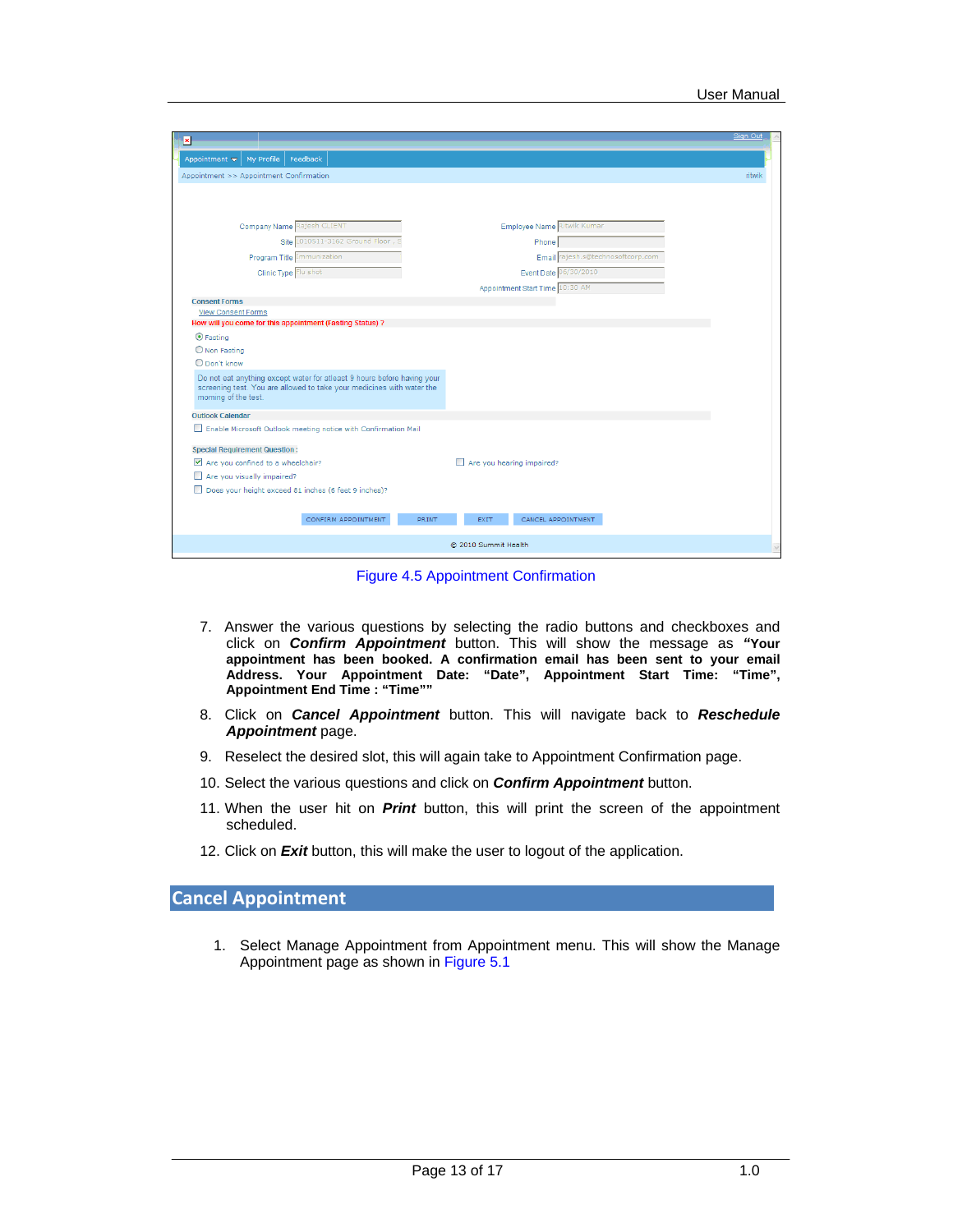| Appointment >> Manage Appointment<br>Client Name Rajesh Inc. |                                                             |              |            |                         |                   |                  |                  |                                                                          |
|--------------------------------------------------------------|-------------------------------------------------------------|--------------|------------|-------------------------|-------------------|------------------|------------------|--------------------------------------------------------------------------|
| Program Type Immunization                                    |                                                             |              |            |                         |                   |                  |                  |                                                                          |
| <b>Program Type</b>                                          | Program                                                     | <b>State</b> | City       | <b>Site</b>             | <b>First Name</b> | <b>Last Name</b> | <b>Slot Type</b> | WaitList<br><b>Confirmed Appointment Time</b> Appointment<br><b>Time</b> |
| Immunization                                                 | Rajesh Inc.<br>Immunization<br>$03/19/2010 -$<br>05/31/2010 | Kentucky     | Moorefield | Site for<br>Rajesh Inc. | rajesh            | sinha            | Self             | 4/24/2010 9:00:00 AM<br>CANCEL<br>RESCHEDULE                             |

Figure 5.1 On selecting Manage Appointment

- 2. Click on *Cancel* button. This will show the alert message as *"Do you want to cancel this appointment*" with *Ok* and *Cancel* button.
- 3. Click on *Cancel* button to keep the appointment as scheduled.
- 4. Click on *Ok* button.
- 5. This will cancel the appointment with the message as "**The Appointment is Successfully Canceled and email sent to the user.**" As shown in Figure 5.2

| Summit Health                                             |                                                                     | Sign Ou |
|-----------------------------------------------------------|---------------------------------------------------------------------|---------|
| Appointment $\blacktriangleright$   My Profile   Feedback |                                                                     |         |
| Appointment >> Manage Appointment                         |                                                                     | rajeshs |
| Client Name Rajesh Inc.                                   |                                                                     |         |
| Program Type Immunization                                 |                                                                     |         |
|                                                           | The Appointment is Sucessfully Canceled and email sent to the user. |         |
|                                                           | © 2010 Summit Health                                                |         |

Figure 5.2 Appointment Canceled

## **Profile Update**

- 1. Click *My Profile* on menu
- 2. This will open the Profile Update page with *Employee Details* and *Employee Password Details* as headers as shown in Figure 6.1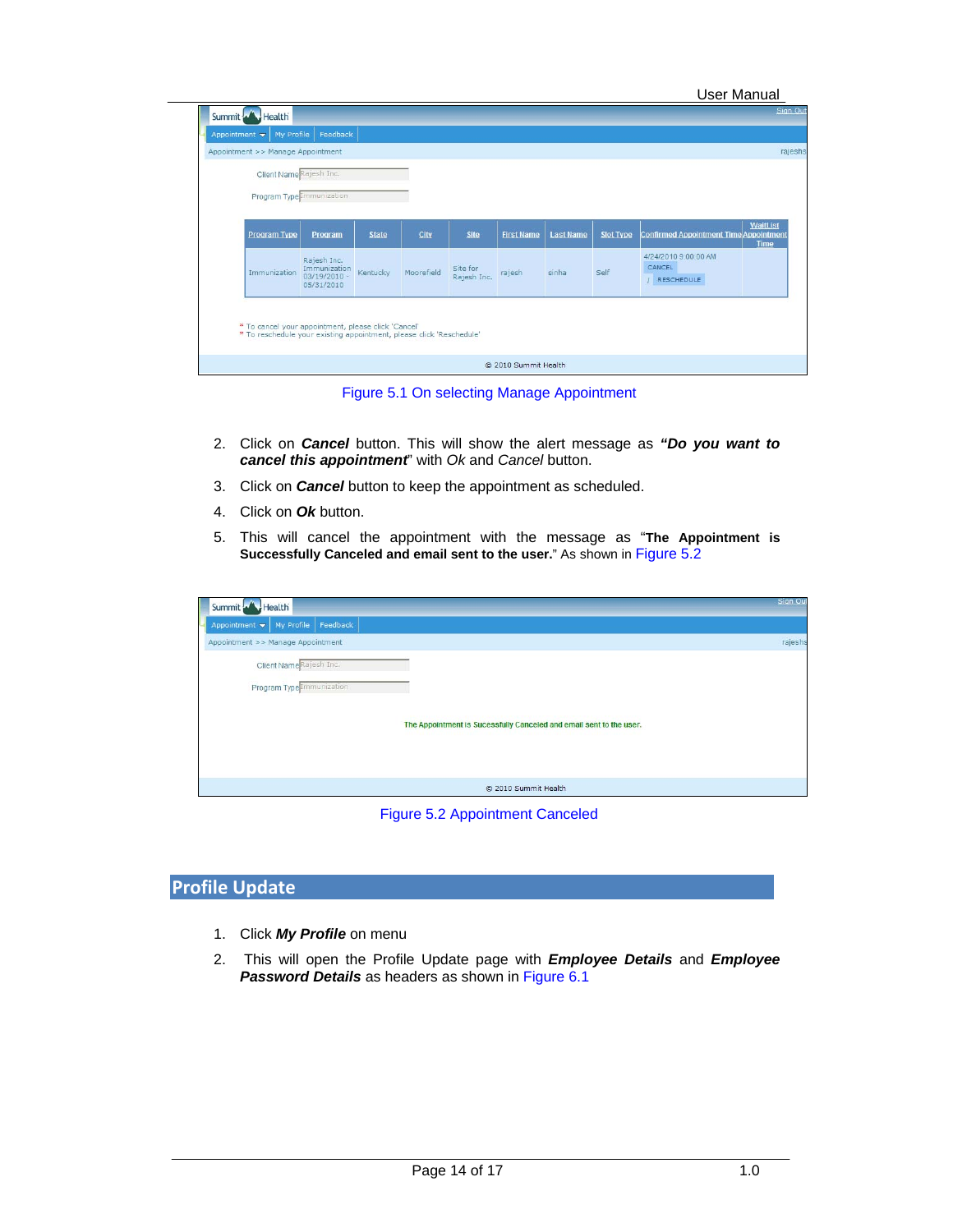| User Manual |
|-------------|
|             |

|                                         | <b>User Manual</b> |
|-----------------------------------------|--------------------|
| Summit Health                           | Sign Out           |
| My Profile<br>Feedback<br>Appointment v |                    |
| Profile Update                          | rajeshs            |
| Fields marked with * are mandatory      |                    |
| <b>Employee Details</b>                 |                    |
| Client Name Rajesh Inc.                 |                    |
| User Name rajeshs                       |                    |
| First Name * rajesh                     |                    |
| Last Name * sinha                       |                    |
| ■<br>Date Of Birth * 07/17/1984         |                    |
| rajesh.s@technosoftcorp.com<br>Email    |                    |
| Phone                                   |                    |
| UPDATE EMPLOYEE INFORMATION             |                    |
|                                         |                    |
| <b>Employee Password Details</b>        |                    |
| Old Password *                          |                    |
| New Password <sup>*</sup>               |                    |
|                                         |                    |
| Confirm Password <sup>*</sup>           |                    |
| CHANGE PASSWORD                         |                    |
| © 2010 Summit Health                    |                    |

Figure 6.1 Profile Update

- 4. Edit the details like First Name, Last Name, Date Of Birth, Email ID and Phone.
- 5. Click on *Update Employee Information* button.
- 6. This will give the message as "*Updated Successfully.*" and will update the user's profile.
- 7. If the user wishes to change his/her password, in the *Employee Password Details*, fill in the values for *Old Password* then *New Password* and *Confirm Password*. Verify that the values are valid and matching else the system will throw the alert message.
- 8. Click on *Change Password* button.
- 9. This will show the message as "*Updated Successfully*" and the Password of the user will get changed as shown in Figure 6.2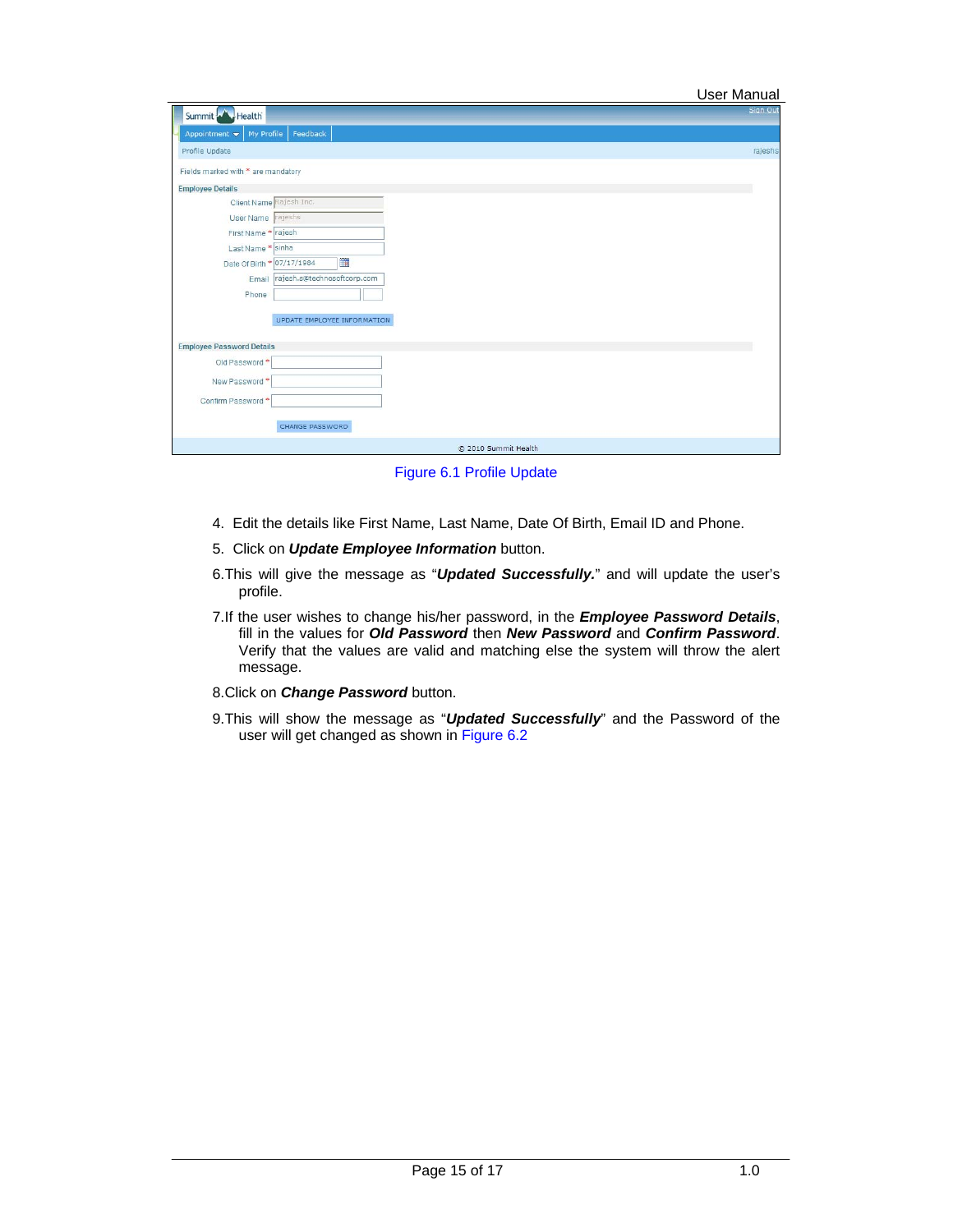User Manual

| Summit Health                                                   | Sign Out |
|-----------------------------------------------------------------|----------|
| My Profile<br>Feedback<br>Appointment v                         |          |
| Profile Update                                                  | rajeshs  |
| Fields marked with * are mandatory                              |          |
| <b>Employee Details</b>                                         |          |
| Client Name Rajesh Inc.                                         |          |
| User Name rajeshs                                               |          |
| First Name * rajesh                                             |          |
| Last Name * sinha                                               |          |
| m<br>Date Of Birth * 07/17/1984                                 |          |
| Email rajesh.s@technosoftcorp.com                               |          |
| Phone                                                           |          |
| UPDATE EMPLOYEE INFORMATION<br><b>Employee Password Details</b> |          |
| Old Password *                                                  |          |
| New Password *                                                  |          |
| Confirm Password *                                              |          |
| <b>Updated Successfully</b>                                     |          |
| CHANGE PASSWORD                                                 |          |
| @ 2010 Summit Health                                            |          |
|                                                                 |          |
|                                                                 |          |

Figure 6.2 Change Password

# **Feedback**

- 1. Click on **Feedback** tab on the header.
- 2. This will open the Feedback page as shown in Figure 7.1

| Summit Health                                                                                                        | Sign Out |
|----------------------------------------------------------------------------------------------------------------------|----------|
| Feedback<br>My Profile<br>Appointment $\blacktriangledown$                                                           |          |
| Feedback                                                                                                             | rajeshs  |
| $\checkmark$<br>Clinic<br>$\checkmark$<br>Type                                                                       |          |
| Enter your feedback here                                                                                             |          |
|                                                                                                                      |          |
|                                                                                                                      |          |
|                                                                                                                      |          |
|                                                                                                                      |          |
|                                                                                                                      |          |
|                                                                                                                      |          |
| Please select here if you would like a reply. (Note:Your Name, Phone Number and Email will be seen by the Recipient) |          |
| SEND FEEDBACK                                                                                                        |          |
| © 2010 Summit Health                                                                                                 |          |

#### Figure 7.1 Feedback

- 3. Select the option for Clinic from *Clinic* dropdown menu.
- 4. Select either *Question* or *Feedback* from *Type* dropdown menu.
- 5. Fill in the comments in the "*Enter your feedback here*" section.
- 6. Check in the "*Please select here if you would like a reply*" if the user want the reply to the feedback.